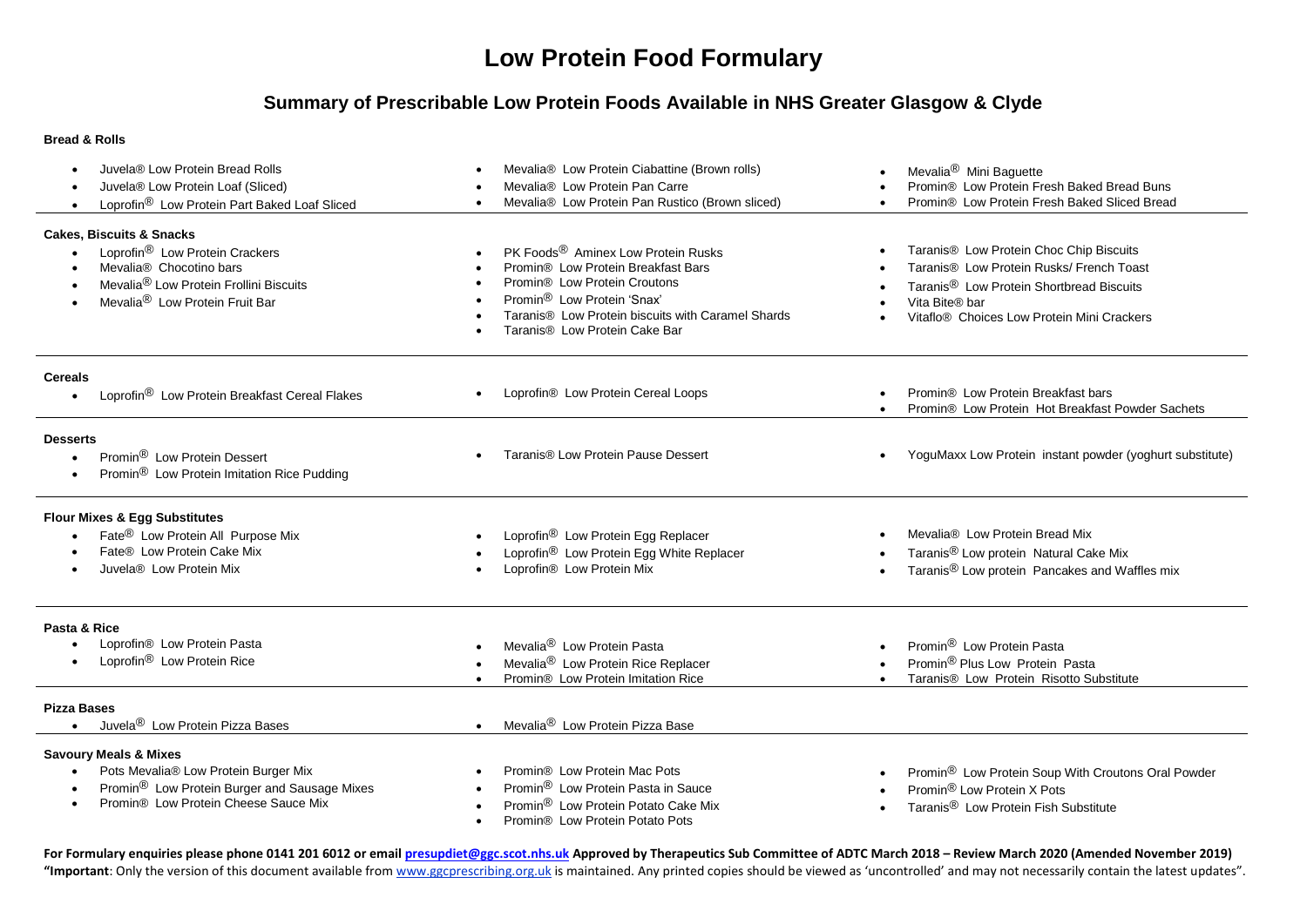### **Low Protein Foods List**

What products to prescribe and what quantity?

The information below has been adapted from material produced by The National Society for Phenylketonuria. People with Phenylketonuria (PKU) and some other inherited metabolic conditions requiring a low protein diet can only eat a very limited diet. They are unable to eat many nutritious and staple foods: e.g. meat, fish, eggs, cheese, milk, nuts, ordinary bread, pasta and other cereal products. There are a few normal foods they can eat in unlimited quantities and these mainly include free fruits and vegetables that have a low calorie density. Therefore, the diet requires supplementation with many low protein foods that are available on prescription (must be ACBS endorsed).

The prescription of low protein foods is for 3 main reasons:

- 1. Low protein foods provide an essential source of calories to support growth and prevent catabolism, which may lead to metabolic instability.
- 2. Low protein foods provide bulk in the diet to prevent hunger and may result in people eating foods high in protein.
- 3. Low protein foods provide variety in a very limited diet.

For PKU, guideline amounts have been calculated based on energy requirements. In general low protein special foods are expected to provide 50% of estimated daily energy requirements. For people with other inherited metabolic disorders requiring low protein diet, such as Maple Syrup Urine Disease and Tyrosinaemia disorders the low protein foods are equally important and the same quantities can be used for guidance. For information on individual patients requirements further advice can be sought from the patients' managing dietitian.

The following tables give guidance on the maximum recommended units a person with PKU will require based on age. None of the ACBS foods can be considered as a luxury item and alternative low protein biscuits, cakes etc cannot be purchased from supermarkets.

ACBS indications for low protein foods are: inherited metabolic disorders, renal or liver, requiring a low protein diet.

**For Formulary enquiries please phone 0141 201 6012 or emai[l presupdiet@ggc.scot.nhs.uk](mailto:presupdiet@ggc.scot.nhs.uk) Approved by Therapeutics Sub Committee of ADTC March 2018 – Review March 2020 (Amended November 2019)**  $\overline{2}$ 

**"Important**: Only the version of this document available from [www.ggcprescribing.org.uk](http://www.ggcprescribing.org.uk/) is maintained. Any printed copies should be viewed as 'uncontrolled' and may not necessarily contain the latest updates".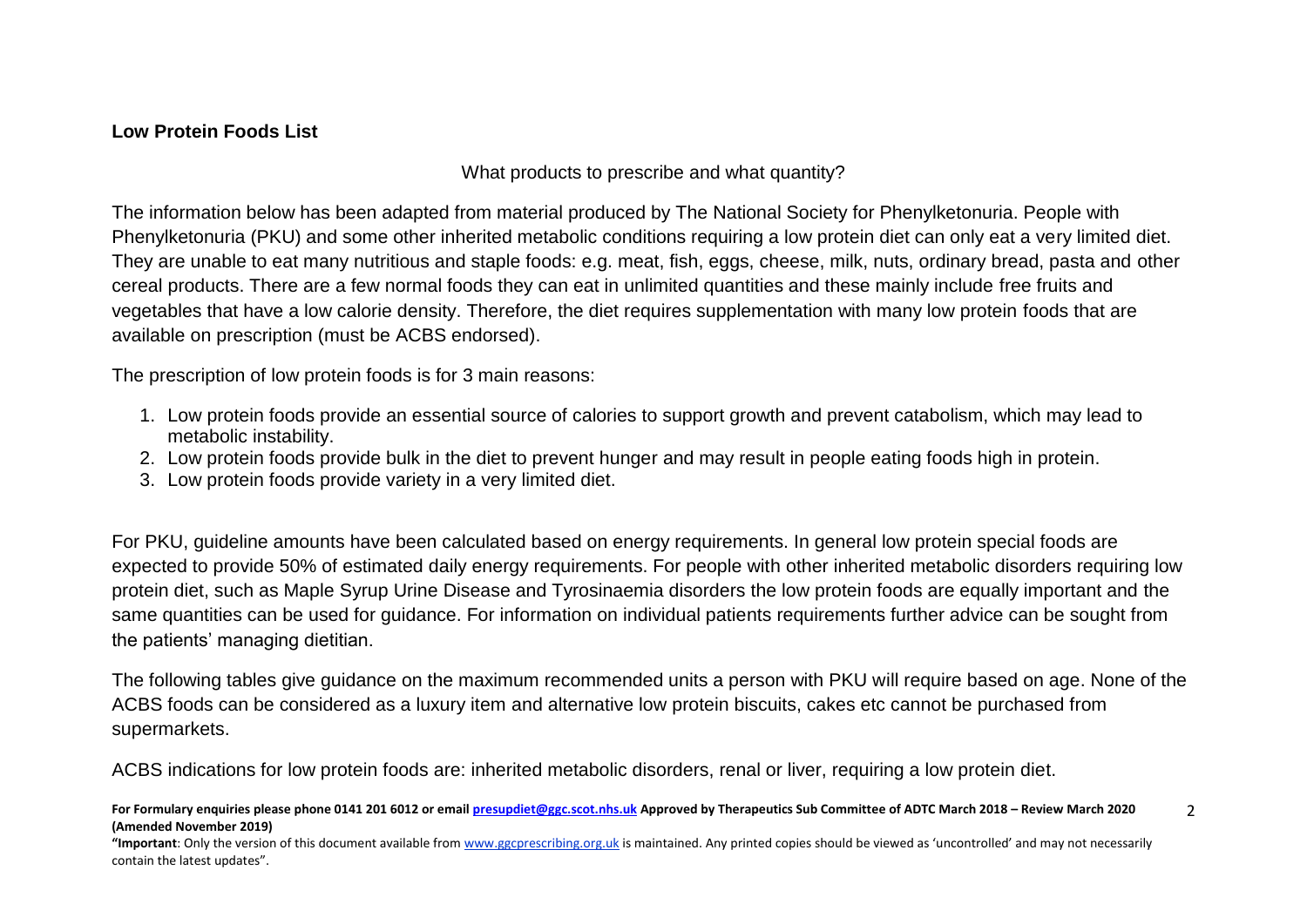#### **The definition of one unit is given below. The units are intended as a guide only as package size is variable. Products have been categorised to the nearest 0.5 unit**

| Low protein prescribable foods                                     | Definition of one unit      | <b>Colour coding for units</b> |
|--------------------------------------------------------------------|-----------------------------|--------------------------------|
| Pasta/Rice                                                         | $1$ box (500g)              |                                |
| Pasta pots/Pasta in sauce/Potato Pots                              | 300g                        |                                |
| Flour mix/Cake mix                                                 | 1 packet (500g)             |                                |
| <b>Bread/Bread Rolls</b>                                           | 600g-800g                   |                                |
| Pizza bases/pizza base mixes                                       | 2 pizza bases (300g)        |                                |
| Crackers/Crispbread/Mini crackers/Croutons/Crostini/Savoury snacks | 200g                        |                                |
| Sausage/Burger mixes                                               | 4 sachets (125g dry powder) |                                |
| Cheese sauce mix                                                   | 1 pack (225g dry powder)    |                                |
| Soup                                                               | 4 sachets (112g dry powder) |                                |
| <b>Breakfast cereals</b>                                           | 375g                        |                                |
| Egg replacer/Egg white replacer                                    | 1 tub                       |                                |
| <b>Biscuits</b>                                                    | 1 packet (150g)             |                                |
| Cakes/Breakfast bars/Dessert mixes                                 | 240g                        |                                |
| Energy bars (Vitabite / Chocotino)                                 | 175g                        |                                |

Recommended maximum number of units of low protein foods for each age group: Patients would be advised to include no more than 2 units of the low protein confectionary bars per month in their prescription requests

| Age of patient with PKU | Recommended maximum number of low<br>protein items to prescribe each month | <b>Suggested Distribution of units</b> |              |            |
|-------------------------|----------------------------------------------------------------------------|----------------------------------------|--------------|------------|
|                         |                                                                            | <b>Green</b>                           | <b>Amber</b> | <b>Red</b> |
| $4$ months $-3$ years   | 15 units                                                                   | $8 - 10$                               | $3 - 5$      | $1 - 3$    |
| 4-6 years               | 25 units                                                                   | $10 - 15$                              | $5 - 8$      | $3 - 5$    |
| 7-10 years              | 30units                                                                    | $15 - 18$                              | 8 - 10       | $5 - 8$    |
| 11-18 years             | 50 units                                                                   | $25 - 30$                              | $15 - 20$    | $5 - 8$    |
| Adults                  | 50 units                                                                   | $25 - 30$                              | $15 - 20$    | $5 - 8$    |
| Pre-pregnancy/Pregnancy | 50 units                                                                   | $25 - 30$                              | $15 - 20$    | 5 - 8      |

Low protein foods have been colour coded using the Food Standards Agency traffic light system. Red = high, Amber =moderate. Green = low for salt, fat, saturated fat and sugar. This information can be used by patients and prescribers to quide low protein food choices to help maintain a healthy diet. It is expected that patients may request different low protein foods on prescription each month. If there are concerns about the low protein foods patients are requesting on prescription amounts/types further guidance can be sought from the metabolic dietitians at the Royal Hospital for Children on 0141 452 6451. **NB for prescribers using VISION** for products with more than one flavour if you select the product description which includes (Flavour not Specified) you can then use free text to add different flavours which will negate a separate prescription being required for each flavour.

For patients with PKU, milk replacements and protein substitutes are also required to manage the condition. These products are not included in the monthly recommended number of low protein food units. Milk replacements are products such as, Loprofin drink, Prozero and SnoPro. Protein substitutes are products such as PKU Lophlex LQ, PKU Anamix Infant, PKU Anamix Junior, PKU Gel etc. Information on formulary choices for nutritional products can be found in the NHSGGC Paediatric Nutrition Formulary and the NHSGGC Metabolic Product Formulary [GGC Medicines : Non](http://www.ggcprescribing.org.uk/non-medicines-formularies/)[medicines formularies](http://www.ggcprescribing.org.uk/non-medicines-formularies/)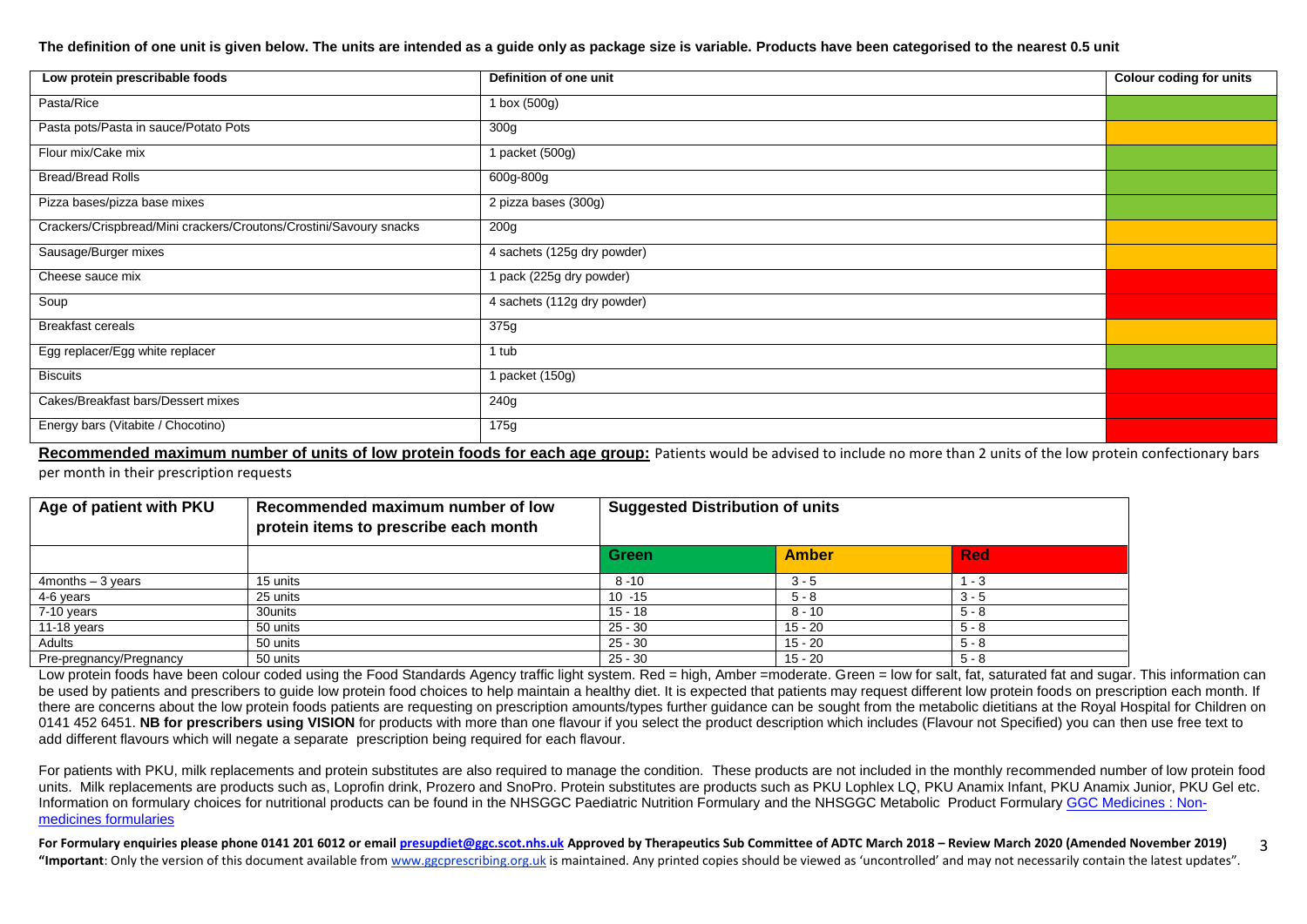| Company         | <b>Breads &amp; Rolls</b>                                    | Pack<br><b>Size</b>                      | No of<br><b>Units</b> | <b>PIP-code</b> | Calories/<br>100 <sub>g</sub> | Fat<br>g/100g  | Sat fat<br>g/100g | <b>Salt</b><br>g/100g | <b>Sugar</b><br>g/100g | <b>Phe</b><br>mg/100g | <b>Portion</b><br><b>Size</b> | Age<br>suitability of<br>product |
|-----------------|--------------------------------------------------------------|------------------------------------------|-----------------------|-----------------|-------------------------------|----------------|-------------------|-----------------------|------------------------|-----------------------|-------------------------------|----------------------------------|
|                 | Juvela® Low Protein                                          | 350 <sub>g</sub>                         |                       |                 |                               |                |                   |                       |                        |                       |                               |                                  |
| Juvela®         | <b>Bread Rolls</b>                                           | (5 <sub>per</sub> )<br>pack)             | 0.5                   | 206-3485        | 255                           | 5.3            | 1.8               | 0.6                   | 4.3                    | $<$ 15                | 70g                           |                                  |
|                 | Juvela® Low Protein Loaf<br>(Sliced)                         | 400 <sub>q</sub>                         | 0.5                   | 092-3961        | 243                           | 2.7            | 0.6               | 0.7                   | 4.3                    | $<$ 15                | 30 <sub>g</sub>               |                                  |
|                 | Loprofin® Low Protein                                        |                                          |                       |                 |                               |                |                   |                       |                        |                       |                               |                                  |
| Loprofin®       | Part-Baked Loaf (sliced)                                     | 400 <sub>g</sub>                         | 0.5                   | 361-6075        | 259                           | 5 <sup>5</sup> | 0.7               | 0.4                   | $\overline{4}$         | $<$ 10                | 20 <sub>g</sub>               |                                  |
| <b>Mevalia®</b> | Mevalia <sup>®</sup> Low Protein<br>Ciabattine (Brown rolls) | 260g<br>$(4 \times 65g)$<br>rolls)       | 0.5                   | 381-7202        | 235                           | 3.7            | 1.7               | 0.1                   | 3.6                    | 20                    | 65g                           |                                  |
|                 | Mevalia® Low Protein Mini<br><b>Baguette</b>                 | $2 \times 100g$                          | 0.5                   | 402-8940        | 229                           | 3.6            | 1.7               | 0.37                  | 2.6                    | 23                    | 100 <sub>g</sub>              |                                  |
|                 | Mevalia® Low Protein Pan<br>Carre (White sliced loaf)        | 400 <sub>g</sub><br>(2 x200g)<br>loaves) | 0.5                   | 381-7186        | 222                           | 4.9            | 2.3               | 0.3                   | 2.4                    | 15                    | 20 <sub>g</sub>               |                                  |
|                 | Mevalia® Low Protein Pan<br>Rustico (Brown sliced loaf)      | 400g (2<br>x 200g<br>loaves)             | 0.5                   | 381-7194        | 236                           | 5.3            | 2.5               | 0.3                   | 2.1                    | 17                    | 20 <sub>g</sub>               |                                  |
| <b>Promin®</b>  | Promin Low Protein Fresh<br><b>Baked Sliced Bread</b>        | $4 \times 800$ g                         | 1                     | 394-3941        | 257                           | 4.3            | 0.3               | 0.62                  | 1.4                    | 15.5                  | 48g                           |                                  |
|                 | Promin Low Protein Fresh<br><b>Baked Sliced Brown Bread</b>  | $4 \times 400$ g                         | $\overline{4}$        | 408-5528        | 266                           | 4.6            | 0.6               | 0.74                  | 2.2                    | 11.8                  | 32g                           |                                  |
|                 | <b>Promin Low Protein Fresh</b><br><b>Baked Bread Buns</b>   | 6 x 75g                                  | 1.0                   | 405-6537        | 257                           | 4.3            | 0.3               | 0.62                  | 1.4                    | 15.5                  | 75g                           |                                  |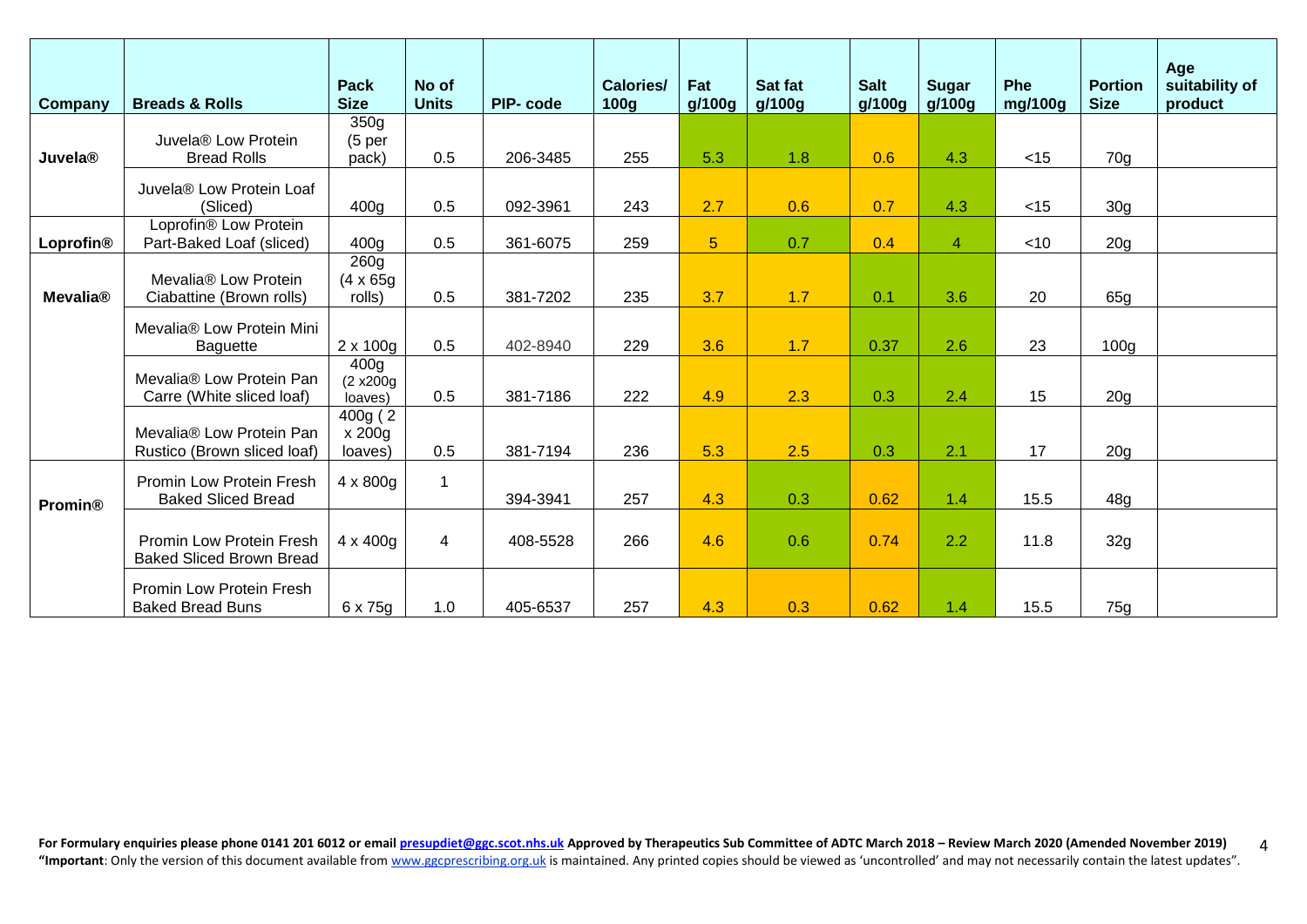| <b>Company</b>              | <b>Cakes, Biscuits &amp;</b><br><b>Snacks</b> | <b>Pack</b><br><b>Size</b> | No of<br><b>Units</b> | PIP-code | <b>Calories</b><br>100g | Fat g<br>/100g | Sat fat g<br>/100g | Salt g<br>/100g | Sugar g<br>/100 <sub>q</sub> | <b>Phe</b><br>mg/100g | <b>Portion</b><br><b>Size</b> | Age<br>suitability of<br>product |
|-----------------------------|-----------------------------------------------|----------------------------|-----------------------|----------|-------------------------|----------------|--------------------|-----------------|------------------------------|-----------------------|-------------------------------|----------------------------------|
|                             |                                               |                            |                       |          |                         |                |                    |                 |                              |                       |                               | Not suitable                     |
|                             | Loprofin® Low Protein                         |                            |                       |          |                         |                |                    |                 |                              |                       |                               | for under 3                      |
| Loprofin®                   | Crackers (Savoury)                            | 150 <sub>g</sub>           |                       | 039-7125 | 448                     | 15             | 7                  | 1.3             | 1.5                          | 10                    | 33g                           | years old                        |
|                             |                                               |                            |                       |          |                         |                |                    |                 |                              |                       |                               | Not suitable                     |
|                             | Loprofin® Low Protein                         |                            |                       |          |                         |                |                    |                 |                              |                       |                               | for under 3                      |
|                             | <b>Herb Crackers</b>                          | 150g                       |                       | 277-4446 | 439                     | 14.6           | 6.9                | $\P(6)$         | 3                            | 17                    | 33 <sub>g</sub>               | years old                        |
|                             | Mevalia <sup>®</sup> Low Protein              |                            |                       |          |                         |                |                    |                 |                              |                       |                               | Not suitable                     |
| <b>Mevalia</b> <sup>®</sup> | Frollini Biscuits (plain                      |                            |                       |          |                         |                |                    |                 |                              |                       |                               | for under 1                      |
|                             | biscuits)                                     | 200                        |                       | 382-0594 | 476                     | 15             | 7.3                | 0.1             | 16                           | 27                    | 7g                            | vear old                         |
|                             |                                               |                            |                       |          |                         |                |                    |                 |                              |                       |                               | Not suitable                     |
|                             |                                               | 100 <sub>g</sub>           |                       |          |                         |                |                    |                 |                              |                       |                               | for under 1                      |
|                             | Mevalia® Chocotino bars                       | $(4 \times 25g)$           |                       | 405-7592 | 583                     | 42             | 25                 | 0.01            | 43                           | 14                    | 25g                           | year old                         |
|                             |                                               |                            |                       |          |                         |                |                    |                 |                              |                       |                               | Not suitable                     |
|                             | Mevalia <sup>®</sup> Low Protein              | 125g                       |                       |          |                         |                |                    |                 |                              |                       |                               | for under 1                      |
|                             | <b>Fruit Bar</b>                              | $(5 \times 25)$            |                       | 402-8957 | 424                     | 14             | 7.0                | 0.33            | 38                           | 16                    | 25g                           | year old                         |
| <b>PK</b>                   | PK Foods® AMINEX Low                          |                            |                       |          |                         |                |                    |                 |                              |                       |                               |                                  |
| Foods®                      | <b>Protein Rusks</b>                          | 200 <sub>g</sub>           |                       | 216-0190 | 443                     | 13.4           | n/a                | 0.1             | n/a                          | 9                     | 5g                            |                                  |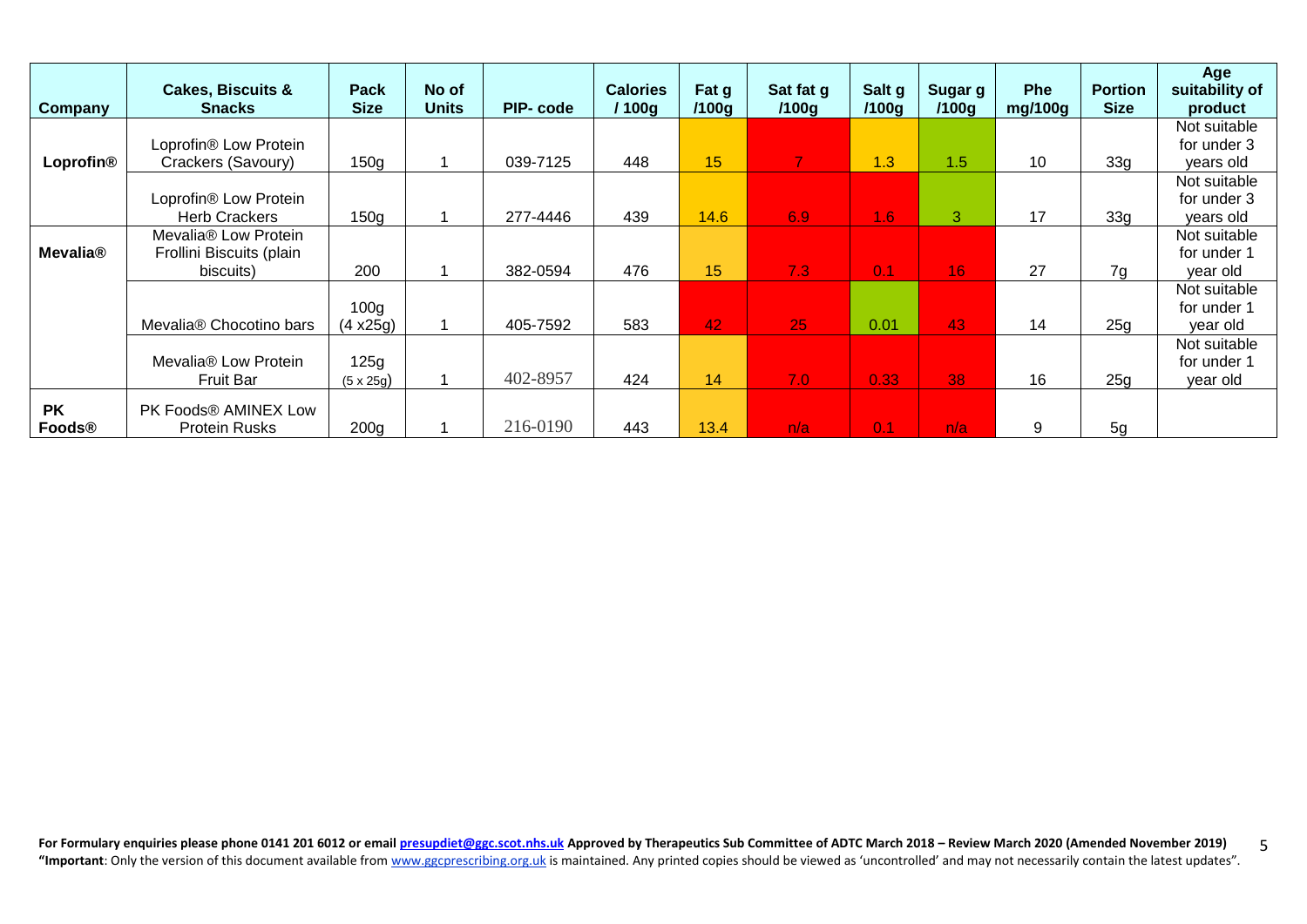| Company        | <b>Cakes, Biscuits &amp;</b><br><b>Snacks</b>                    | <b>Pack</b><br><b>Size</b> | No of<br><b>Units</b> | PIP-code | Calories/<br>100 <sub>g</sub> | Fat<br>q/100q | Sat fat<br>g/100g | <b>Salt</b><br>q/100q | <b>Sugar</b><br>g/100g | Phe<br>mg/100g | <b>Portion</b><br><b>Size</b> | Age<br>suitability of<br>product |
|----------------|------------------------------------------------------------------|----------------------------|-----------------------|----------|-------------------------------|---------------|-------------------|-----------------------|------------------------|----------------|-------------------------------|----------------------------------|
|                | <b>Breakfast Bars</b>                                            |                            |                       |          |                               |               |                   |                       |                        |                |                               |                                  |
|                | Promin <sup>®</sup> Low Protein<br>Breakfast Bars - Apple &      |                            |                       |          |                               |               |                   |                       |                        |                |                               | Not suitable<br>for under 4      |
|                | Cinnamon                                                         | $6 \times 40g$             | 1                     | 386-0830 | 487                           | 24.5          | 15.4              | 0.5                   | 29.7                   | 25             | 40 <sub>g</sub>               | years old                        |
|                |                                                                  |                            |                       |          |                               |               |                   |                       |                        |                |                               | Not suitable                     |
|                | Promin <sup>®</sup> Low Protein                                  |                            |                       |          |                               |               |                   |                       |                        |                |                               | for under 3                      |
|                | Breakfast Bars - Banana                                          | $6 \times 40g$             | 1                     | 386-0814 | 469                           | 22.7          | 15 <sub>1</sub>   | 0.6                   | 26.2                   | 16.8           | 40q                           | years old                        |
|                |                                                                  |                            |                       |          |                               |               |                   |                       |                        |                |                               |                                  |
|                |                                                                  |                            |                       |          |                               |               |                   |                       |                        |                |                               |                                  |
|                | Promin® Low Protein                                              |                            |                       |          |                               |               |                   |                       |                        |                |                               | Not suitable                     |
|                | <b>Breakfast Bars - Chocolate</b>                                |                            |                       |          |                               |               |                   |                       |                        |                |                               | for under 3                      |
| <b>Promin®</b> | & Cranberry                                                      | 6 x 40g                    | $\mathbf{1}$          | 386-0855 | 467                           | 21.1          | 13.2              | 0.5                   | 33.5                   | 12.1           | 40 <sub>g</sub>               | years old                        |
|                |                                                                  |                            |                       |          |                               |               |                   |                       |                        |                |                               | Not suitable                     |
|                | Promin® Low Protein<br><b>Breakfast Bars - Cranberry</b>         | $6 \times 40g$             | $\mathbf{1}$          | 386-0822 | 464                           | 20.6          | 13                | 0.6                   | 32.6                   | 13.9           | 40 <sub>g</sub>               | for under 3<br>years old         |
|                | <b>Promin® Low Protein SNAX</b>                                  | <b>Mixed</b>               |                       |          |                               |               |                   |                       |                        |                |                               |                                  |
|                | (Fried Maize and Potato                                          | <b>Box</b>                 | 1.5                   | 356-1586 |                               |               |                   |                       |                        |                |                               |                                  |
|                | starch 'SNAX')                                                   | $4 \times 3 \times$        |                       |          |                               |               |                   |                       |                        |                |                               |                                  |
|                |                                                                  | 25g                        |                       |          |                               |               |                   |                       |                        |                |                               |                                  |
|                | - Cheese & Onion, Salt &<br>Vinegar, Ready Salted and            | (300g)                     |                       |          |                               |               |                   |                       |                        |                |                               |                                  |
|                | Jalpeno (see below)                                              |                            |                       |          |                               |               |                   |                       |                        |                |                               |                                  |
|                | Promin® Low Protein Fried                                        |                            |                       |          |                               |               |                   |                       |                        |                |                               |                                  |
|                | Maize and Potato starch                                          |                            |                       |          |                               |               |                   |                       |                        |                |                               |                                  |
|                | 'SNAX' Cheese & Onion,                                           |                            |                       |          | 369                           | 21.8          | 2.0               | 4.6                   | 0.4                    | 20.5           | 25g                           |                                  |
|                | Promin® Low Protein Fried                                        |                            |                       |          |                               |               |                   |                       |                        |                |                               |                                  |
|                | Maize and Potato starch                                          |                            |                       |          |                               |               |                   |                       |                        |                |                               |                                  |
|                | 'SNAX' Salt & Vinegar                                            |                            |                       |          | 458                           | 16            | 2.3               | 1.1                   | 0.4                    | 12.8           | 25g                           |                                  |
|                | Promin <sup>®</sup> Low Protein Fried<br>Maize and Potato starch |                            |                       |          |                               |               |                   |                       |                        |                |                               |                                  |
|                | 'SNAX' Ready salted                                              |                            |                       |          | 465                           | 16.6          | 2.3               | 4.2                   | 0.4                    | 7.7            | 25g                           |                                  |
|                | Promin <sup>®</sup> Low Protein Fried                            |                            |                       |          |                               |               |                   |                       |                        |                |                               |                                  |
|                | Maize and Potato starch                                          |                            |                       |          |                               |               |                   |                       |                        |                |                               |                                  |
|                | 'SNAX' Jalepeno                                                  |                            |                       |          | 457                           | 16.1          | 2.3               | 1.5                   | 0.4                    | 22             | 25g                           |                                  |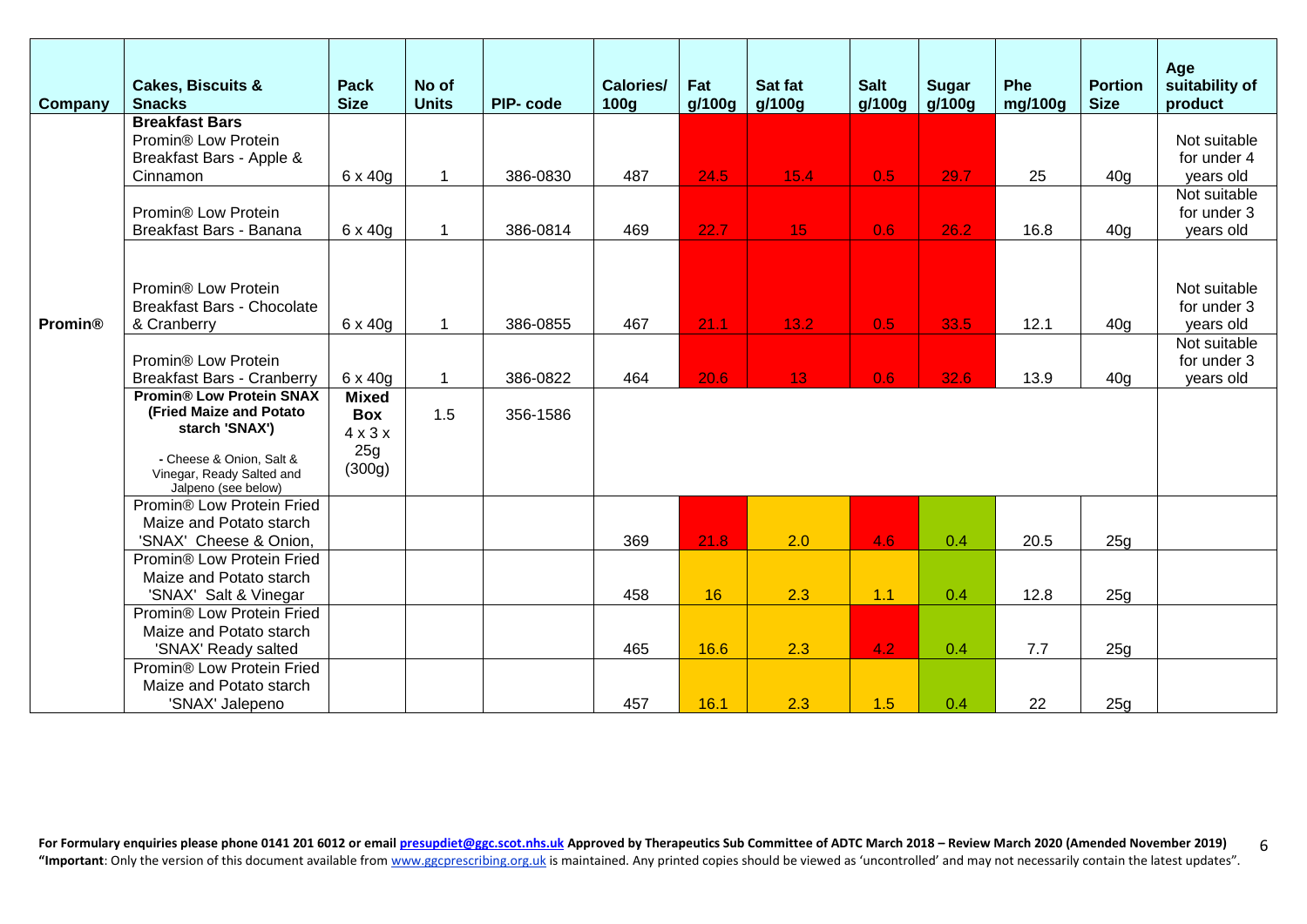| Company          | <b>Cakes, Biscuits &amp;</b><br><b>Snacks</b>                  | <b>Pack</b><br><b>Size</b> | No of<br><b>Units</b> | PIP-code | <b>Calories/</b><br>100 <sub>g</sub> | Fat<br>g/100g | Sat fat<br>g/100g | <b>Salt</b><br>g/100g | <b>Sugar</b><br>g/100g | Phe<br>mg/100g | <b>Portion</b><br><b>Size</b> | Age<br>suitability of<br>product |
|------------------|----------------------------------------------------------------|----------------------------|-----------------------|----------|--------------------------------------|---------------|-------------------|-----------------------|------------------------|----------------|-------------------------------|----------------------------------|
|                  | Taranis <sup>®</sup> Low Protein                               | 130g                       |                       |          |                                      |               |                   |                       |                        |                |                               | Not suitable                     |
|                  | <b>Biscuits with Caramel</b>                                   | (4x)                       | 1                     |          |                                      |               |                   |                       |                        |                |                               | for under 3                      |
|                  | <b>Shards</b>                                                  | 32.5g)                     |                       | 401-5731 | 483                                  | 18.2          | 8.5               | 0.02                  | 15.8                   | 8.1            | 32.5g                         | years old                        |
|                  |                                                                |                            |                       |          |                                      |               |                   |                       |                        |                |                               | Not suitable                     |
|                  | Taranis <sup>®</sup> Low Protein                               |                            |                       |          |                                      |               |                   |                       |                        |                |                               | for under 3                      |
|                  | Cake Bar (Apricot)                                             | 6 x 40g                    | 1                     | 357-9471 | 362                                  | 12.8          | 6.7               | 0.8                   | 27                     | 5.5            | 40q                           | years old                        |
|                  |                                                                |                            |                       |          |                                      |               |                   |                       |                        |                |                               | Not suitable                     |
|                  | Taranis <sup>®</sup> Low Protein                               |                            |                       |          |                                      |               |                   |                       |                        |                |                               | for under 3                      |
|                  | Cake Bar (Pear)                                                | $6 \times 40g$             | 1                     | 357-9448 | 362                                  | 12.8          | 6.7               | 0.8                   | 27                     |                | 40 <sub>g</sub>               | years old                        |
|                  |                                                                |                            |                       |          |                                      |               |                   |                       |                        |                |                               | Not suitable                     |
| <b>Taranis®</b>  | Taranis <sup>®</sup> Low Protein                               |                            |                       |          |                                      |               |                   |                       |                        |                |                               | for under 3                      |
|                  | Lemon cake                                                     | $6 \times 40g$             | 1                     | 341-5064 | 400                                  | 16.6          | 7.6               | 0.8                   | 33.5                   | 5.5            | 40 <sub>g</sub>               | years old                        |
|                  |                                                                |                            |                       |          |                                      |               |                   |                       |                        |                |                               | Not suitable                     |
|                  | Taranis <sup>®</sup> Low Protein                               | 120g                       | 1                     |          |                                      |               |                   |                       |                        |                |                               | for under 3                      |
|                  | <b>Chocolate Chip Biscuits</b>                                 | (4x30g)                    |                       | 401-5764 | 491                                  | 20.4          | 9.9               | 0.5                   | 16.4                   | 20             | 30 <sub>g</sub>               | years old                        |
|                  |                                                                |                            |                       |          |                                      |               |                   |                       |                        |                |                               | Not suitable                     |
|                  | Taranis <sup>®</sup> Low Protein                               | 250g                       | $\mathbf 1$           |          |                                      |               |                   |                       |                        |                |                               | for under 3                      |
|                  | Rusks/ French Toast                                            | (4x62.5g)                  |                       | 401-5723 | 413                                  | 10.0          | 5.6               | 0.06                  | 5.2                    | 30             | 62.5g                         | years old                        |
|                  |                                                                |                            |                       |          |                                      |               |                   |                       |                        |                |                               | Not suitable                     |
|                  | Taranis <sup>®</sup> Low Protein                               | 120 <sub>g</sub>           |                       |          |                                      |               |                   |                       |                        |                |                               | for under 3                      |
|                  | <b>Shortbread Biscuits</b><br>Taranis <sup>®</sup> Low Protein | (4 x30g)                   | $\mathbf 1$           | 401-5749 | 484                                  | 19.1          | 9.0               | 0.02                  | 14.9                   | 9.4            | 30 <sub>q</sub>               | years old<br>Not suitable        |
|                  | <b>Raspberry Shortbread</b>                                    | 120g                       | $\mathbf{1}$          |          |                                      |               |                   |                       |                        |                |                               | for under 3                      |
|                  | <b>Biscuits</b>                                                | (4 x30g)                   |                       | 401-5756 | 476                                  | 18.6          | 9.1               | 0.02                  | 16.7                   | 9.4            | 30 <sub>g</sub>               | years old                        |
|                  |                                                                |                            |                       |          |                                      |               |                   |                       |                        |                |                               | Not suitable                     |
|                  | Vitabite® bar (Chocolate                                       |                            |                       |          |                                      |               |                   |                       |                        |                |                               | for under 1                      |
| <b>Vitabite®</b> | flavoured)                                                     | 7 x 25g                    | 1                     | 277-1053 | 547                                  | 33.4          | 30.4              | 0.0                   | 59.1                   | $<$ 10         | 25g                           | year old                         |
|                  |                                                                |                            |                       |          |                                      |               |                   |                       |                        |                |                               | Not suitable                     |
|                  |                                                                | 100 <sub>g</sub>           |                       |          |                                      |               |                   |                       |                        |                |                               | for under 1                      |
| <b>Mevalia®</b>  | Mevalia® Chocotino bars                                        | (4 x25g)                   | $\mathbf{1}$          | 405-7592 | 583                                  | 42            | 25                | 0.01                  | 43                     | 14             | 25 <sub>q</sub>               | year old                         |
|                  |                                                                |                            |                       |          |                                      |               |                   |                       |                        |                |                               | Not suitable                     |
|                  | Vitaflo® Choices Low                                           |                            |                       |          |                                      |               |                   |                       |                        |                |                               | for under 3                      |
| <b>Vitaflo®</b>  | <b>Protein Mini Crackers</b>                                   | $15 \times 40g$            | 3                     | 381-5727 | 444                                  | 14.6          | 6.9               | 1.6                   | 3                      | 10             | 40 <sub>g</sub>               | years old                        |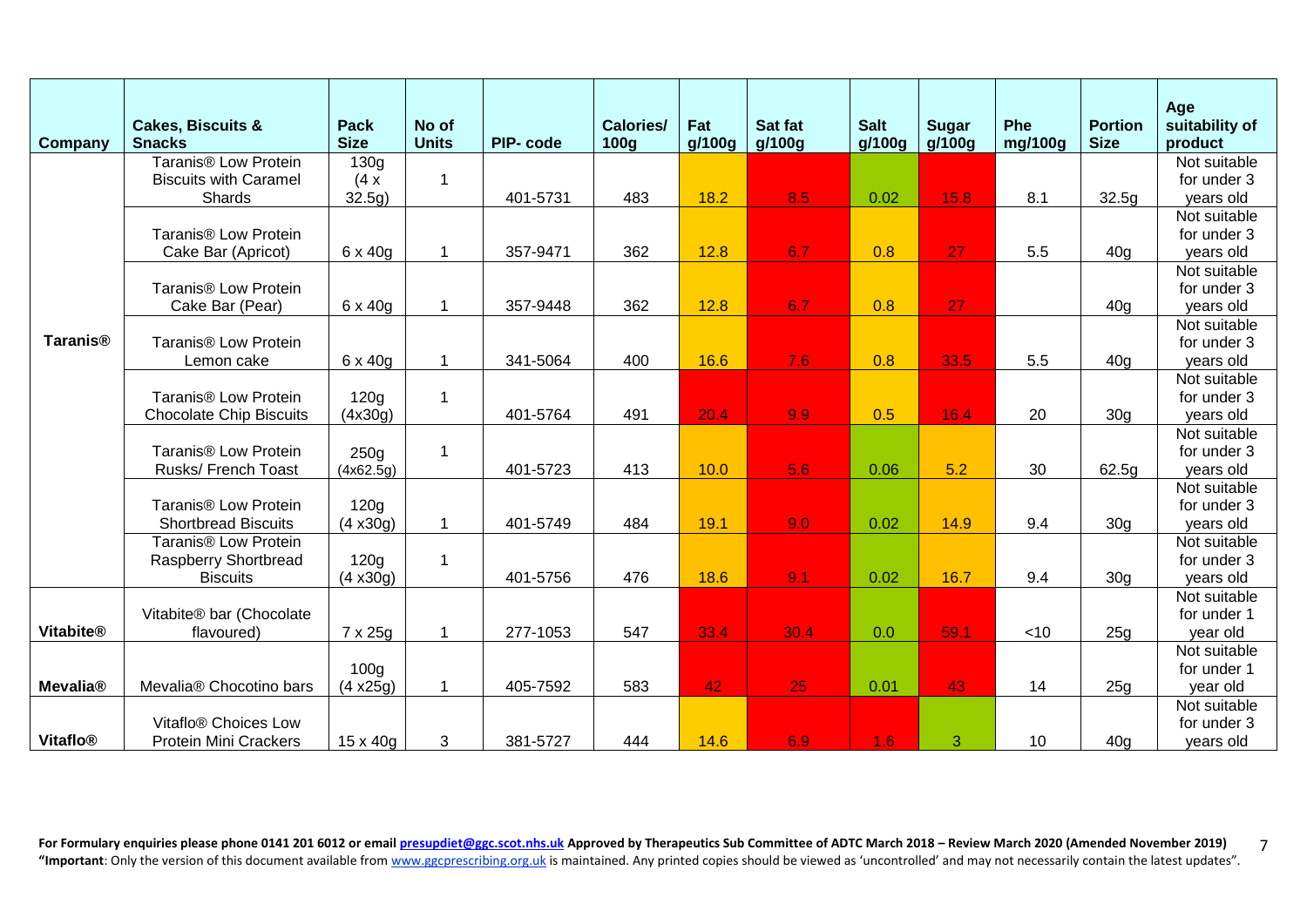| <b>Company</b> | <b>Cereal</b>                                                 | Pack<br><b>Size</b> | No of<br><b>Units</b> | PIP-code | <b>Calories</b><br>/ 100g | Fat g<br>/100g | Sat fat g<br>/100g | Salt g<br>/100g | Sugar g<br>/100g | <b>Phe</b><br>mg/100g | <b>Portion</b><br><b>Size</b> | Age<br>suitability of<br>product |
|----------------|---------------------------------------------------------------|---------------------|-----------------------|----------|---------------------------|----------------|--------------------|-----------------|------------------|-----------------------|-------------------------------|----------------------------------|
|                | Loprofin® Low Protein                                         |                     |                       |          |                           |                |                    |                 |                  |                       |                               | Not suitable                     |
| Loprofin®      | <b>Breakfast Cereal Flakes -</b><br><b>Chocolate Flavour</b>  | 375g                |                       | 328-5160 | 374                       | 0.9            | 0.8                | 0.2             | 34               | 22                    | 28g                           | for under 1<br>year old          |
|                | Loprofin® Low Protein                                         |                     |                       |          |                           |                |                    |                 |                  |                       |                               | Not suitable                     |
|                | <b>Breakfast Cereal Flakes -</b><br><b>Strawberry Flavour</b> | 375g                |                       | 328-5152 | 380                       | 0.7            | 0.7                | 0.2             | 34               | 8                     | 28g                           | for under 1<br>year old          |
|                |                                                               |                     |                       |          |                           |                |                    |                 |                  |                       |                               | Not suitable                     |
|                | Loprofin® Low Protein                                         |                     |                       |          |                           |                |                    |                 |                  |                       |                               | for under 1                      |
|                | <b>Breakfast Cereal Loops</b>                                 | 375g                |                       | 266-0140 | 385                       | 1.1            | 0.9                | 0.2             | 38.9             | 6.2                   | 28g                           | year old                         |
|                |                                                               |                     |                       |          |                           |                |                    |                 |                  |                       |                               |                                  |
|                | <b>Hot Breakfast</b>                                          |                     |                       |          |                           |                |                    |                 |                  |                       |                               |                                  |
|                | Promin <sup>®</sup> Low Protein Hot                           |                     |                       |          |                           |                |                    |                 |                  |                       |                               |                                  |
|                | <b>Breakfast Powder sachets</b>                               |                     |                       |          |                           | 3.9            |                    |                 |                  |                       |                               |                                  |
|                | -Original<br>Promin® Low Protein Hot                          | $6 \times 56g$      |                       | 317-2509 | 409                       |                | 2.1                | 0.6             | 14.4             | 14                    | 56g                           |                                  |
|                | <b>Breakfast Powder sachets</b>                               |                     |                       |          |                           |                |                    |                 |                  |                       |                               |                                  |
| <b>Promin®</b> | -Apple & Cinnamon                                             | $6 \times 57g$      |                       | 317-2525 | 395                       | 2.9            | 0.9                | 0.5             | 15.1             | 6                     | 57g                           |                                  |
|                | Promin <sup>®</sup> Low Protein Hot                           |                     |                       |          |                           |                |                    |                 |                  |                       |                               |                                  |
|                | <b>Breakfast Powder sachets</b>                               |                     |                       |          |                           |                |                    |                 |                  |                       |                               |                                  |
|                | -Banana                                                       | 6 x 57g             |                       | 317-2533 | 445                       | 8.8            | 2.9                | 2.1             | 19.1             | 13                    | 57g                           |                                  |
|                | Promin <sup>®</sup> Low Protein Hot                           |                     |                       |          |                           |                |                    |                 |                  |                       |                               |                                  |
|                | <b>Breakfast Powder sachets</b>                               |                     |                       |          |                           |                |                    |                 |                  |                       |                               |                                  |
|                | -Chocolate                                                    | 6 x 57g             |                       | 322-4854 | 395                       | 2.9            | 1.5                | 0.6             | 17.5             | 18                    | 57g                           |                                  |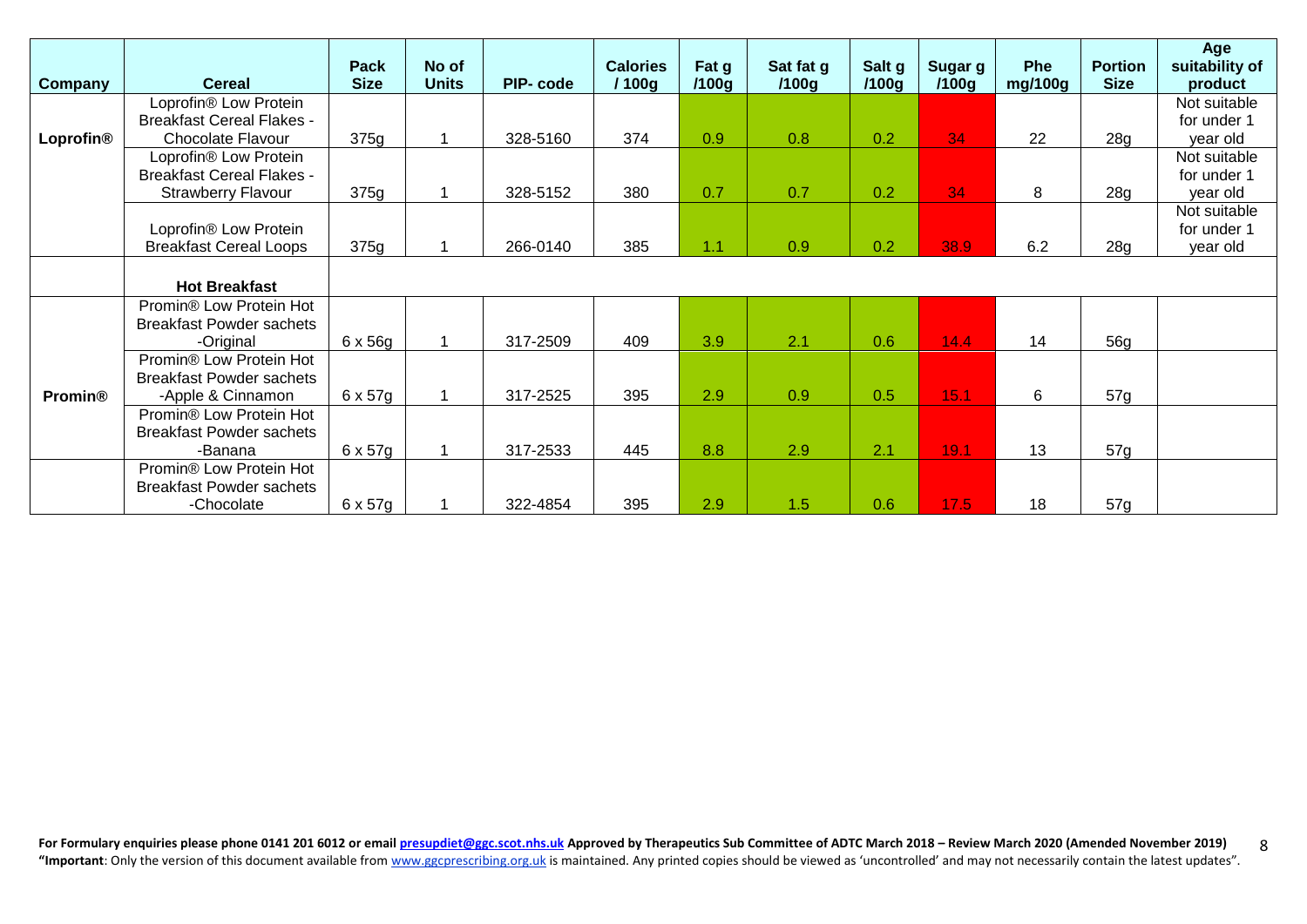| Company                    | <b>Desserts</b>                                                                  | <b>Pack</b><br><b>Size</b> | No of<br><b>Units</b> | PIP-code | <b>Calories</b><br>1100 <sub>g</sub> | Fat g<br>/100g | Sat fat g<br>/100g | Salt g<br>/100q | Sugar g<br>/100q | <b>Phe</b><br>mg/100g | <b>Portion</b><br><b>Size</b> | Age<br>suitability of<br>product         |
|----------------------------|----------------------------------------------------------------------------------|----------------------------|-----------------------|----------|--------------------------------------|----------------|--------------------|-----------------|------------------|-----------------------|-------------------------------|------------------------------------------|
|                            | Promin® Low Protein<br>Dessert (Caramel)                                         | $6 \times 36.5g$           | $\mathbf 1$           | 341-5049 | 109                                  | 1.4            | 4.2                | 0.1             | 46.1             | 11                    | 36.5g                         |                                          |
|                            | Promin <sup>®</sup> Low Protein<br>Dessert (Chocolate &<br>Banana)               | 6 x 36.5g                  | $\mathbf 1$           | 327-9767 | 107                                  | 1.4            | 1.1                | 0.0             | 13.1             | 50                    | 36.5g                         |                                          |
|                            | Promin® Low Protein<br>Dessert (Custard)                                         | $6 \times 36.5g$           | $\mathbf{1}$          | 341-5031 | 109                                  | 1.3            | 3.7                | 0.1             | 46.5             | 16                    | 36.5g                         |                                          |
|                            | Promin® Low Protein<br>Dessert (Strawberry &<br>Vanilla)                         | 6 x 36.5g                  | 1                     | 327-9759 | 109                                  | 0.6            | 0.5                | 0.0             | 13.8             | 4                     | 36.5g                         |                                          |
| <b>Promin®</b>             | <b>Rice Pudding</b>                                                              |                            |                       |          |                                      |                |                    |                 |                  |                       |                               |                                          |
|                            | Promin® Low Protein<br><b>Imitation Rice Pudding</b><br>(Original)               | 4 X 69g                    | $\mathbf{1}$          | 324-6873 | 388                                  | 5.8            | 5.4                | 0.35            | 26.1             | 16                    | 69g                           |                                          |
|                            | Promin <sup>®</sup> Low Protein<br><b>Imitation Rice Pudding</b><br>(Apple)      | $4 \times 69g$             | $\mathbf 1$           | 326-3910 | 381                                  | 5.3            | 4.1                | 0.35            | 16.8             | 16.8                  | 69g                           |                                          |
|                            | Promin® Low Protein<br><b>Imitation Rice Pudding</b><br>(Banana)                 | 4 X 69g                    | $\mathbf 1$           | 326-3902 | 390                                  | 5.9            | 5.4                | 0.34            | 15.5             | 15.5                  | 69g                           |                                          |
|                            | Promin <sup>®</sup> Low Protein<br><b>Imitation Rice Pudding</b><br>(Strawberry) | 4 X 69g                    | $\mathbf{1}$          | 326-3928 | 379                                  | $\overline{5}$ | 4.2                | 0.35            | 27.3             | 25.3                  | 69g                           |                                          |
|                            | Taranis <sup>®</sup> Low Protein<br>Pause Dessert - Caramel<br>Flavour           | 500g (4<br>$x$ 125g)       | $\mathbf 1$           | 401-7687 | 181                                  | 8.2            | 0.8                | 0.06            | 12.5             | $\mathbf 0$           | 125g                          | Not suitable<br>for under 3<br>years old |
| <b>Taranis<sup>®</sup></b> | <b>Taranis® Pause Low</b><br>Protein Dessert-<br>Strawberry flavour              | 500g (4<br>x 125g)         | 1                     | 401-7679 | 181                                  | 8.1            | 0.6                | 0.07            | 11.7             | $\mathbf 0$           | 125g                          | Not suitable<br>for under 3<br>years old |
|                            | YoguMaxx Low Protein<br>instant powder (yoghurt<br>substitute)                   | 400g<br>tub                | 1                     | 407-4159 | 422                                  | 18             | 4.0                | 0.8             | 5.0              | 16                    | 17g                           |                                          |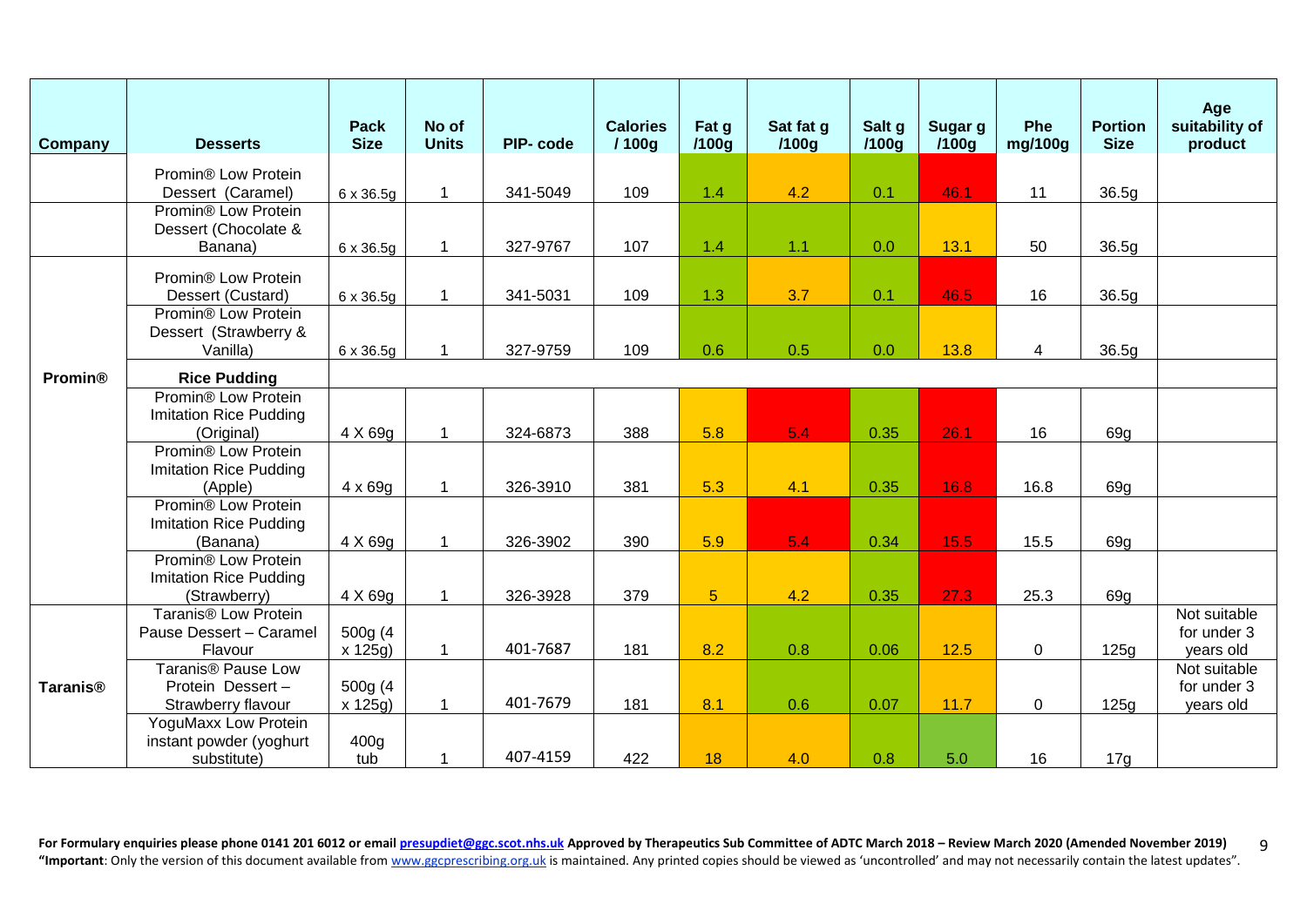| <b>Company</b>            | <b>Flour Mixes &amp; Egg</b><br><b>Substitutes</b> | <b>Pack</b><br><b>Size</b> | No of<br><b>Units</b> | PIP-code | <b>Calories/</b><br>100 <sub>g</sub> | Fat<br>g/100g  | Sat fat<br>g/100g | <b>Salt</b><br>g/100g | <b>Sugar</b><br>g/100g | <b>Phe</b><br>mg/100g | <b>Portion</b><br><b>Size</b> | Age<br>suitability of<br>product |
|---------------------------|----------------------------------------------------|----------------------------|-----------------------|----------|--------------------------------------|----------------|-------------------|-----------------------|------------------------|-----------------------|-------------------------------|----------------------------------|
|                           | Fate® Low Protein All                              |                            |                       |          |                                      |                |                   |                       |                        |                       |                               |                                  |
|                           | Purpose Mix                                        | 500 <sub>g</sub>           | 1                     | 279-8270 | 359                                  | 0.8            | 0.04              | 0.7                   | 6.8                    | 5.2                   | n/a                           |                                  |
|                           | Fate® Low Protein Cake                             |                            |                       |          |                                      |                |                   |                       |                        |                       |                               |                                  |
| Fate®                     | Mix - Plain                                        |                            | 1                     |          |                                      |                |                   |                       |                        |                       |                               |                                  |
|                           | Fate® Low Protein Cake                             | $2 \times 250$ g           |                       | 279-8288 | 383                                  | 2.6            | n/a               | 0.3                   | n/a                    | 13.2                  | n/a                           |                                  |
|                           | Mix - Chocolate                                    |                            |                       |          |                                      |                |                   |                       |                        |                       |                               |                                  |
|                           |                                                    | $2 \times 250g$            | $\mathbf 1$           | 279-8296 | 383                                  | 2.6            | n/a               | 0.3                   | n/a                    | 13.2                  | n/a                           |                                  |
|                           | Juvela® Low Protein Mix                            |                            |                       |          |                                      |                |                   |                       |                        |                       |                               |                                  |
| <b>Juvela<sup>®</sup></b> |                                                    | 500g                       | 1                     | 035-2765 | 354                                  | 0.5            | 0.5               | 0.4                   | $\overline{2}$         | $<$ 15                | n/a                           |                                  |
|                           |                                                    | 2X                         |                       |          |                                      |                |                   |                       |                        |                       |                               |                                  |
| Loprofin®                 | Loprofin® Low Protein Egg                          | 250g                       |                       |          |                                      |                |                   |                       |                        |                       |                               |                                  |
|                           | Replacer                                           | per pack                   |                       | 022-8031 | 331                                  | 0.3            | 0.1               | 1.4                   | 0.2                    | $<$ 5                 |                               |                                  |
|                           |                                                    |                            |                       |          |                                      |                |                   |                       |                        |                       |                               |                                  |
|                           | Loprofin® Low Protein Egg<br>White Replacer        | 100 <sub>g</sub><br>tub    | 1                     | 270-1456 | $\mathbf 0$                          | $\overline{0}$ | $\overline{0}$    | 1.0                   | $\mathbf{O}$           | $\mathbf 0$           |                               |                                  |
|                           |                                                    |                            |                       |          |                                      |                |                   |                       |                        |                       |                               |                                  |
|                           |                                                    |                            |                       |          |                                      |                |                   |                       |                        |                       |                               |                                  |
|                           | Loprofin® Low Protein Mix                          | 500g                       | 1                     | 004-6607 | 355                                  | 0.4            | 0.2               | 0.4                   | 5.1                    | $<$ 10                |                               |                                  |
|                           | Mevalia® Low Protein                               |                            |                       |          |                                      |                |                   |                       |                        |                       |                               |                                  |
| <b>Mevalia®</b>           | <b>Bread Mix</b>                                   | 500g                       |                       | 381-9752 | 347                                  | 0.7            | 0.3               | 0.1                   | 1.7                    | 20                    |                               |                                  |
|                           | Taranis <sup>®</sup> Low Protein                   |                            |                       |          |                                      |                |                   |                       |                        |                       |                               |                                  |
| Taranis <sup>®</sup>      | Natural Cake Mix                                   | 300 <sub>g</sub>           | 1                     | 403-4963 | 366                                  | 1.3            | 0.9               | 0.74                  | 47.9                   | $<$ 10                | n/a                           |                                  |
|                           | Taranis <sup>®</sup> Low Protein                   |                            |                       |          |                                      |                |                   |                       |                        |                       |                               |                                  |
| <b>Taranis®</b>           | Pancakes and Waffles Mix                           | 300 <sub>g</sub>           |                       | 403-5085 | 353                                  | 0.4            | < 0.1             | 0.2                   | 14.0                   | 22                    | 25g                           |                                  |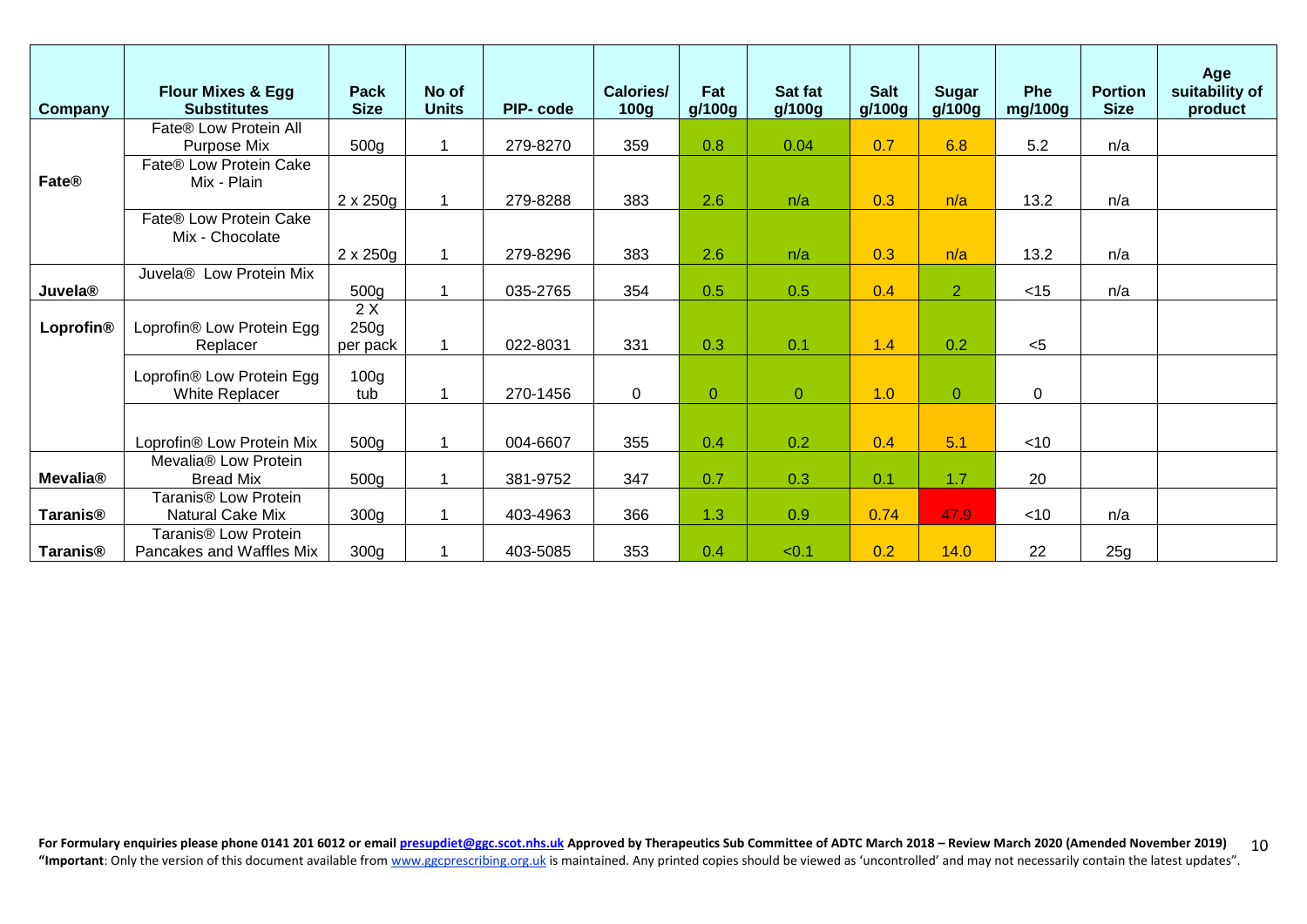| <b>Company</b> | Pasta & Rice                      | <b>Pack</b><br><b>Size</b> | No of<br><b>Units</b> | PIP-code | <b>Calories</b><br>/ 100g | Fat g<br>/100g | Sat fat g<br>/100g | Salt g<br>/100g | Sugar g<br>/100g | Phe mg | <b>Portion</b><br><b>Size</b> | Age<br>suitability of<br>product |
|----------------|-----------------------------------|----------------------------|-----------------------|----------|---------------------------|----------------|--------------------|-----------------|------------------|--------|-------------------------------|----------------------------------|
|                | Loprofin <sup>®</sup> Low Protein |                            |                       |          |                           |                |                    |                 |                  |        |                               |                                  |
| Loprofin®      | Animal Pasta                      | 500g                       | $\blacktriangleleft$  | 335-6169 | 363                       | 1.2            | 0.2                | 0.0             | $\overline{0}$   | 12.3   | 75g                           |                                  |
|                | Loprofin <sup>®</sup> Low Protein |                            |                       |          |                           |                |                    |                 |                  |        |                               |                                  |
|                | Lasagne                           | 250g                       | 0.5                   | 298-1777 | 363                       | 1.2            | 0.2                | 0.0             | $\mathbf{O}$     | 12.3   | 75g                           |                                  |
|                | Loprofin® Low Protein             |                            |                       |          |                           |                |                    |                 |                  |        |                               |                                  |
|                | Long Spaghetti                    | 500g                       | $\mathbf{1}$          | 211-5251 | 363                       | 1.2            | 0.2                | 0.0             | $\mathbf{O}$     | 12.3   | 75g                           |                                  |
|                | Loprofin® Low Protein             |                            |                       |          |                           |                |                    |                 |                  |        |                               |                                  |
|                | Macaroni                          | 250g                       | 0.5                   | 328-5194 | 363                       | 1.2            | 0.2                | 0.0             | $\mathbf{0}$     | 12.3   | 75g                           |                                  |
|                | Loprofin <sup>®</sup> Low Protein |                            |                       |          |                           |                |                    |                 |                  |        |                               |                                  |
|                | Pasta Spirals (fusilli)           | 500g                       | $\overline{1}$        | 331-5058 | 363                       | 1.2            | 0.2                | 0.0             | $\overline{0}$   | 12.3   | 75g                           |                                  |
|                | Loprofin <sup>®</sup> Low Protein |                            |                       |          |                           |                |                    |                 |                  |        |                               |                                  |
|                | Penne                             | 500g                       | $\overline{1}$        | 331-5041 | 363                       | 1.2            | 0.2                | 0.0             | $\overline{0}$   | 12.3   | 75g                           |                                  |
|                | Loprofin <sup>®</sup> Low Protein |                            |                       |          |                           |                |                    |                 |                  |        |                               |                                  |
|                | Tagliatelle                       | 250g                       | 0.5                   | 328-5202 | 363                       | 1.2            | 0.2                | 0.0             | $\overline{0}$   | 12.3   | 75g                           |                                  |
|                | Loprofin <sup>®</sup> Low Protein |                            |                       |          |                           |                |                    |                 |                  |        |                               |                                  |
|                | Rice                              | 500g                       | $\overline{1}$        | 232-3376 | 366                       | 1.3            | 0.2                | 0.1             | $\overline{0}$   | 14     | 75g                           |                                  |
|                | Mevalia® Low Protein              |                            |                       |          |                           |                |                    |                 |                  |        |                               |                                  |
|                | Pasta (Fusilli)                   | 500g                       | $\overline{1}$        | 381-9778 | 345                       | 0.8            | 0.4                | 0.1             | 2.3              | 28     | 80g                           |                                  |
|                | Mevalia <sup>®</sup> Low Protein  |                            |                       |          |                           |                |                    |                 |                  |        |                               |                                  |
|                | Pasta (Spaghetti)                 | 500g                       | $\overline{1}$        | 381-7145 | 345                       | 0.8            | 0.4                | 0.1             | 2.3              | 28     | 80g                           |                                  |
|                | Mevalia® Low Protein              |                            |                       |          |                           |                |                    |                 |                  |        |                               |                                  |
|                | Pasta (Ditali)                    | 500g                       | $\mathbf{1}$          | 399-1114 | 351                       | 1.1            | 0.4                | 0.08            | 0.03             | 23     | 80 <sub>g</sub>               |                                  |
|                | Mevalia® Low Protein              |                            |                       |          |                           |                |                    |                 |                  |        |                               |                                  |
|                | Pasta (Penne)                     | 500g                       | $\overline{1}$        | 381-7152 | 345                       | 0.8            | 0.4                | 0.1             | 2.3              | 28     | 80g                           |                                  |
|                | Mevalia® Low Protein              |                            |                       |          |                           |                |                    |                 |                  |        |                               |                                  |
|                | <b>Rice Replacer</b>              | 400g                       | $\overline{1}$        | 399-1106 | 343                       | 1.3            | 0.6                | 0.05            | 0.02             | 25     | 80g                           |                                  |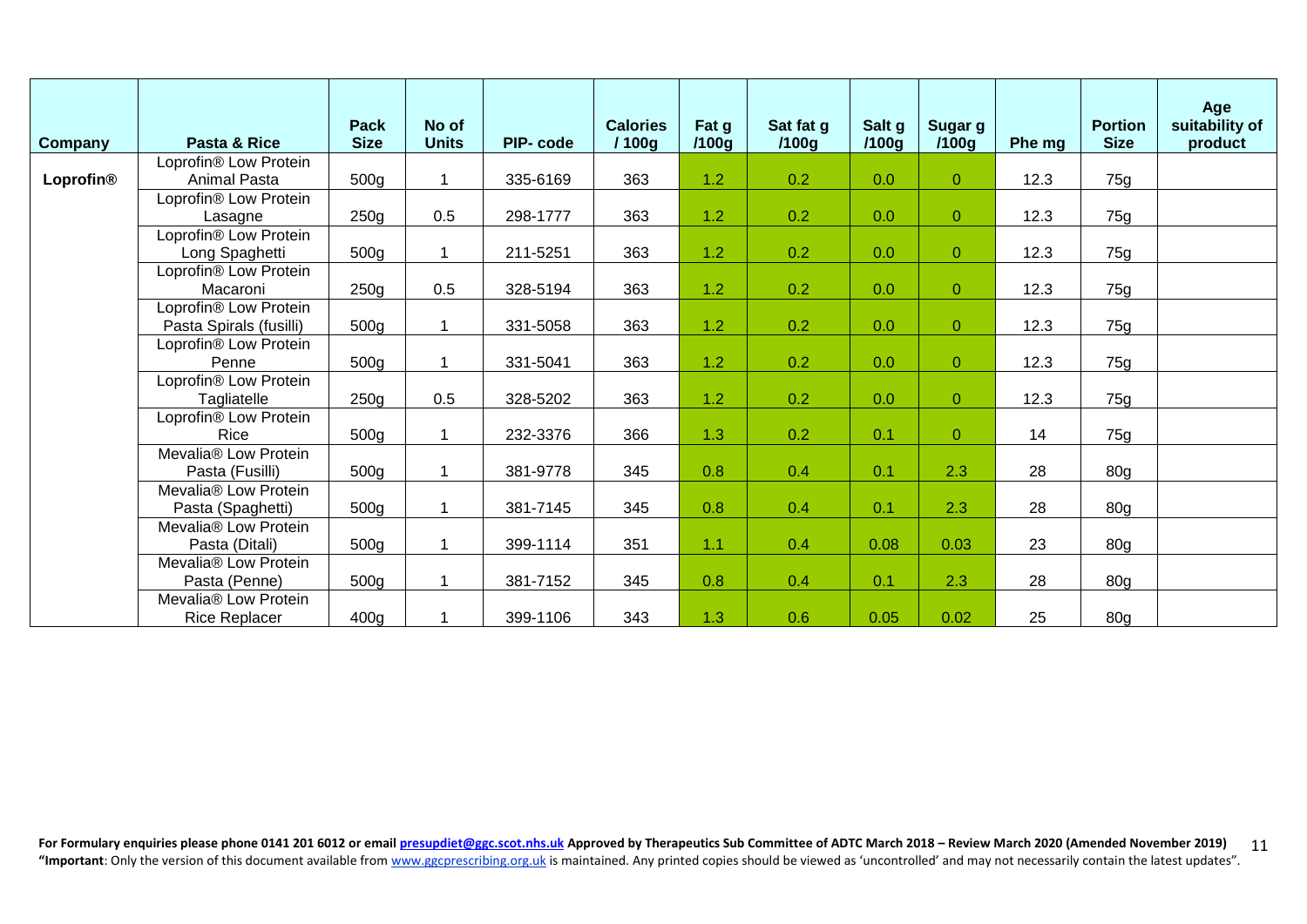| <b>Company</b> | Pasta & Rice                                          | <b>Pack</b><br><b>Size</b> | No of<br><b>Units</b>   | <b>PIP-code</b> | <b>Calories/</b><br>100 <sub>g</sub> | Fat<br>q/100q | Sat fat<br>g/100g | <b>Salt</b><br>q/100q | <b>Sugar</b><br>g/100g | Phe<br>mg/100g | <b>Portion</b><br><b>Size</b> | Age<br>suitability of<br>product |
|----------------|-------------------------------------------------------|----------------------------|-------------------------|-----------------|--------------------------------------|---------------|-------------------|-----------------------|------------------------|----------------|-------------------------------|----------------------------------|
|                | Promin <sup>®</sup> Imitation Rice                    | 500g                       |                         | 240-5165        | 353                                  | 0.8           | 0.64              | 0.2                   | 0.1                    | 8.51           | 75g                           |                                  |
| <b>Promin®</b> | Promin® Low Protein Flat                              |                            |                         |                 |                                      |               |                   |                       |                        |                |                               |                                  |
|                | Noodles                                               | 500g                       |                         | 287-5466        | 353                                  | 0.8           | 0.64              | 0.1                   | 0.1                    | 8.51           | 75g                           |                                  |
|                | Promin® Low Protein                                   |                            |                         |                 |                                      |               |                   |                       |                        |                |                               |                                  |
|                | Macaroni                                              | 500g                       | $\overline{1}$          | 290-7624        | 353                                  | 0.8           | 0.64              | 0.1                   | 0.1                    | 8.51           | 75g                           |                                  |
|                | Promin <sup>®</sup> Low Protein<br>Pasta Alphabets    | 500g                       | -1                      | 290-7608        | 353                                  | 0.8           | 0.64              | 0.1                   | 0.1                    | 8.51           | 75g                           |                                  |
|                | Promin® Low Protein                                   |                            |                         |                 |                                      |               |                   |                       |                        |                |                               |                                  |
|                | <b>Shells</b>                                         | 500g                       | $\overline{\mathbf{1}}$ | 290-7590        | 353                                  | 0.8           | 0.64              | 0.1                   | 0.1                    | 8.51           | 75g                           |                                  |
|                | Promin® Low Protein                                   |                            |                         |                 |                                      |               |                   |                       |                        |                |                               |                                  |
|                | Short Cut Spaghetti                                   | 500g                       | -1                      | 356-1587        | 353                                  | 0.8           | 0.64              | 0.1                   | 0.1                    | 8.51           | 75g                           |                                  |
|                | Promin® Low Protein                                   |                            |                         |                 |                                      |               |                   |                       |                        |                |                               |                                  |
|                | <b>Spirals</b>                                        | 500g                       |                         | 290-7632        | 353                                  | 0.8           | 0.64              | 0.1                   | 0.1                    | 8.51           | 75g                           |                                  |
|                | <b>Promin® Low Protein Tri-</b>                       |                            |                         |                 |                                      |               |                   |                       |                        |                |                               |                                  |
|                | colour Pasta                                          |                            |                         |                 |                                      |               |                   |                       |                        |                |                               |                                  |
|                | Promin® Low Protein                                   |                            |                         |                 |                                      |               |                   |                       |                        |                |                               |                                  |
|                | Alphabets                                             | 500g                       | -1                      | 240-5140        | 351                                  | 0.8           | 0.65              | 0.2                   | 0.1                    | 8.5            | 75g                           |                                  |
|                | Promin <sup>®</sup> Low Protein                       |                            |                         |                 |                                      |               |                   |                       |                        |                |                               |                                  |
|                | Elbows                                                | 500g                       | $\overline{1}$          | 240-5132        | 351                                  | 0.8           | 0.65              | 0.2                   | 0.1                    | 8.5            | 75g                           |                                  |
|                | Promin® Low Protein                                   |                            |                         |                 |                                      |               |                   |                       |                        |                |                               |                                  |
|                | <b>Shells</b>                                         | 500g                       | $\overline{1}$          | 240-5157        | 351                                  | 0.8           | 0.65              | 0.2                   | 0.1                    | 8.5            | 75g                           |                                  |
|                | Promin® Low Protein                                   |                            |                         |                 |                                      |               |                   |                       |                        |                |                               |                                  |
|                | Spirals                                               | 500g                       |                         | 286-8487        | 351                                  | 0.8           | 0.65              | 0.2                   | 0.1                    | 8.5            | 75g                           |                                  |
|                | <b>Promin® Low Protein</b><br><b>Speciality Pasta</b> |                            |                         |                 |                                      |               |                   |                       |                        |                |                               |                                  |
|                | Promin® Low Protein Cous                              |                            |                         |                 |                                      |               |                   |                       |                        |                |                               |                                  |
|                | Cous                                                  | 500g                       | $\overline{1}$          | 290-7640        | 353                                  | 0.8           | 0.64              | 0.2                   | 0.1                    | 8.51           | 75g                           |                                  |
|                | Promin® Low Protein                                   |                            |                         |                 |                                      |               |                   |                       |                        |                |                               |                                  |
|                | Lasagne                                               | 200 <sub>g</sub>           | $\overline{1}$          | 290-7582        | 353                                  | 0.8           | 0.64              | 0.2                   | 0.1                    | 8.51           | 75g                           |                                  |
|                | Promin® Low Protein<br>Pastameal                      | 500g                       | 1                       | 240-5181        | 353                                  | 0.8           | 0.64              | 0.2                   | 0.1                    | 8.51           | 75g                           |                                  |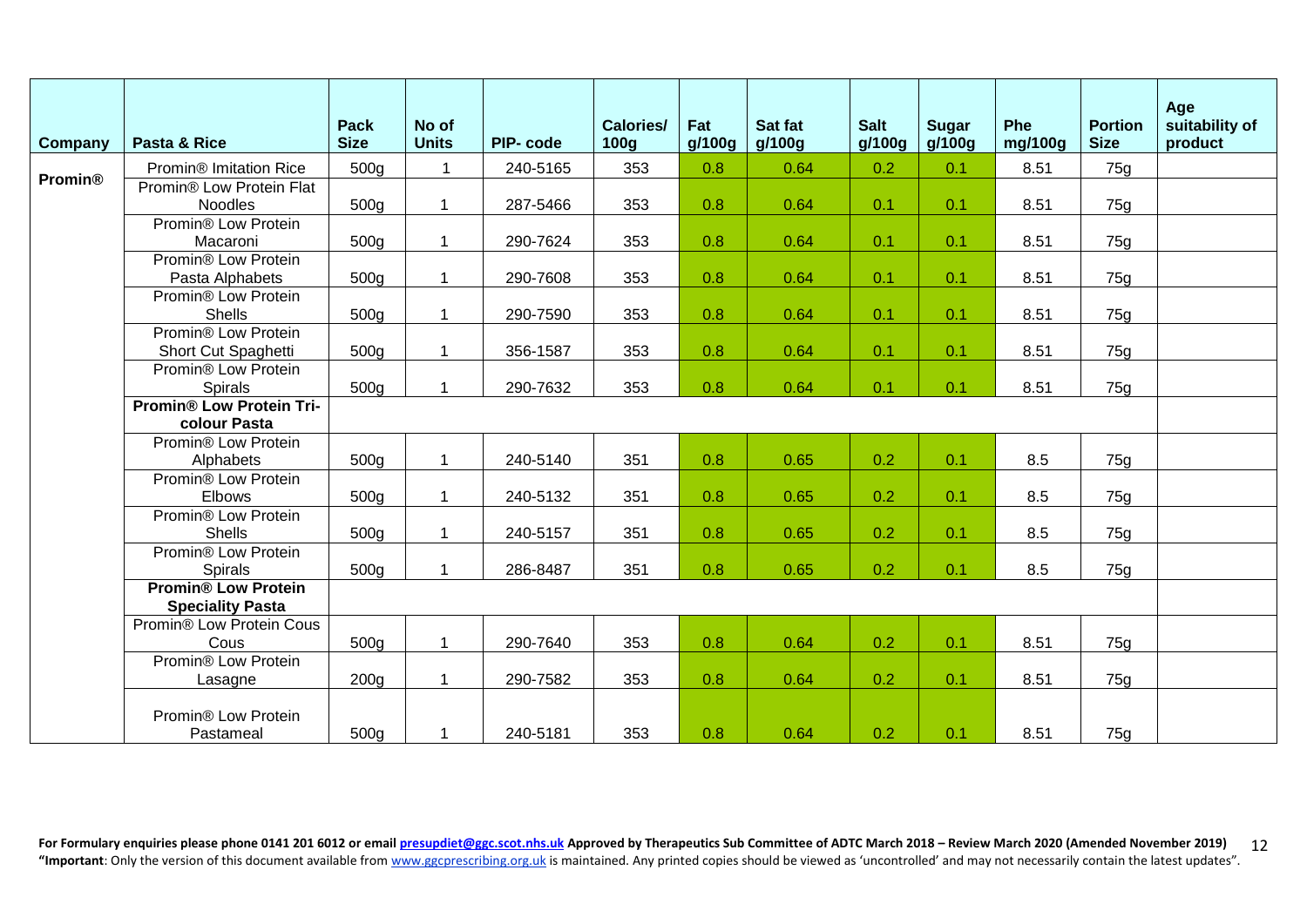| <b>Company</b>             | Pasta & Rice                                                   | <b>Pack</b><br><b>Size</b>                 | No of<br><b>Units</b> | PIP-code | <b>Calories/</b><br>100g             | Fat<br>g/100g | Sat fat<br>g/100g | <b>Salt</b><br>g/100g | <b>Sugar</b><br>g/100g | <b>Phe</b><br>mg/100g | <b>Portion</b><br><b>Size</b> | Age<br>suitability of<br>product |
|----------------------------|----------------------------------------------------------------|--------------------------------------------|-----------------------|----------|--------------------------------------|---------------|-------------------|-----------------------|------------------------|-----------------------|-------------------------------|----------------------------------|
| <b>Promin®</b>             | <b>Promin® Plus - Low</b><br>protein pasta with fibre          |                                            |                       |          |                                      |               |                   |                       |                        |                       |                               |                                  |
|                            | Promin® Plus Low Protein<br><b>Flat Noodles</b>                | 500g                                       |                       | 384-5302 | 363                                  | 0.7           | 0.6               | 0.1                   | 0.3                    | 8.01                  | 75g                           |                                  |
|                            | Promin® Plus Low Protein<br>Macaroni                           | 500g                                       |                       | 384-5310 | 363                                  | 0.7           | 0.6               | 0.1                   | 0.3                    | 8.01                  | 75g                           |                                  |
|                            | Promin <sup>®</sup> Plus Low Protein<br>Spaghetti              | 500g                                       |                       | 384-5336 | 363                                  | 0.7           | 0.6               | 0.1                   | 0.3                    | 8.01                  | 75g                           |                                  |
|                            | Promin <sup>®</sup> Plus Low Protein<br><b>Spirals</b>         | 500 <sub>g</sub>                           |                       | 384-5328 | 363                                  | 0.7           | 0.6               | 0.1                   | 0.3                    | 8.01                  | 75g                           |                                  |
| <b>Taranis<sup>®</sup></b> | Taranis <sup>®</sup> Low protein<br><b>Rissotto Substitute</b> | 1200g<br>(4x)<br>300 <sub>g</sub><br>pots) |                       | 407-1965 | 432                                  | 5.0           | 1.3               | 0.7                   | < 0.2                  | 5.6                   | 300 <sub>g</sub>              |                                  |
| Company                    | <b>Pizza Bases</b>                                             | Pack<br><b>Size</b>                        | No of<br><b>Units</b> | PIP-code | <b>Calories/</b><br>100 <sub>g</sub> | Fat<br>g/100g | Sat fat<br>g/100g | <b>Salt</b><br>g/100g | <b>Sugar</b><br>g/100g | <b>Phe</b><br>mg/100g | <b>Portion</b><br><b>Size</b> | Age<br>suitability of<br>product |
| Mevalia <sup>®</sup>       | Mevalia® Low Protein<br>Pizza Base                             | 300g(2)<br>x 150g<br>bases)                |                       | 381-7178 | 263                                  | 4.2           | $\overline{2}$    | 0.0                   | 4.7                    | 24                    | 150g                          |                                  |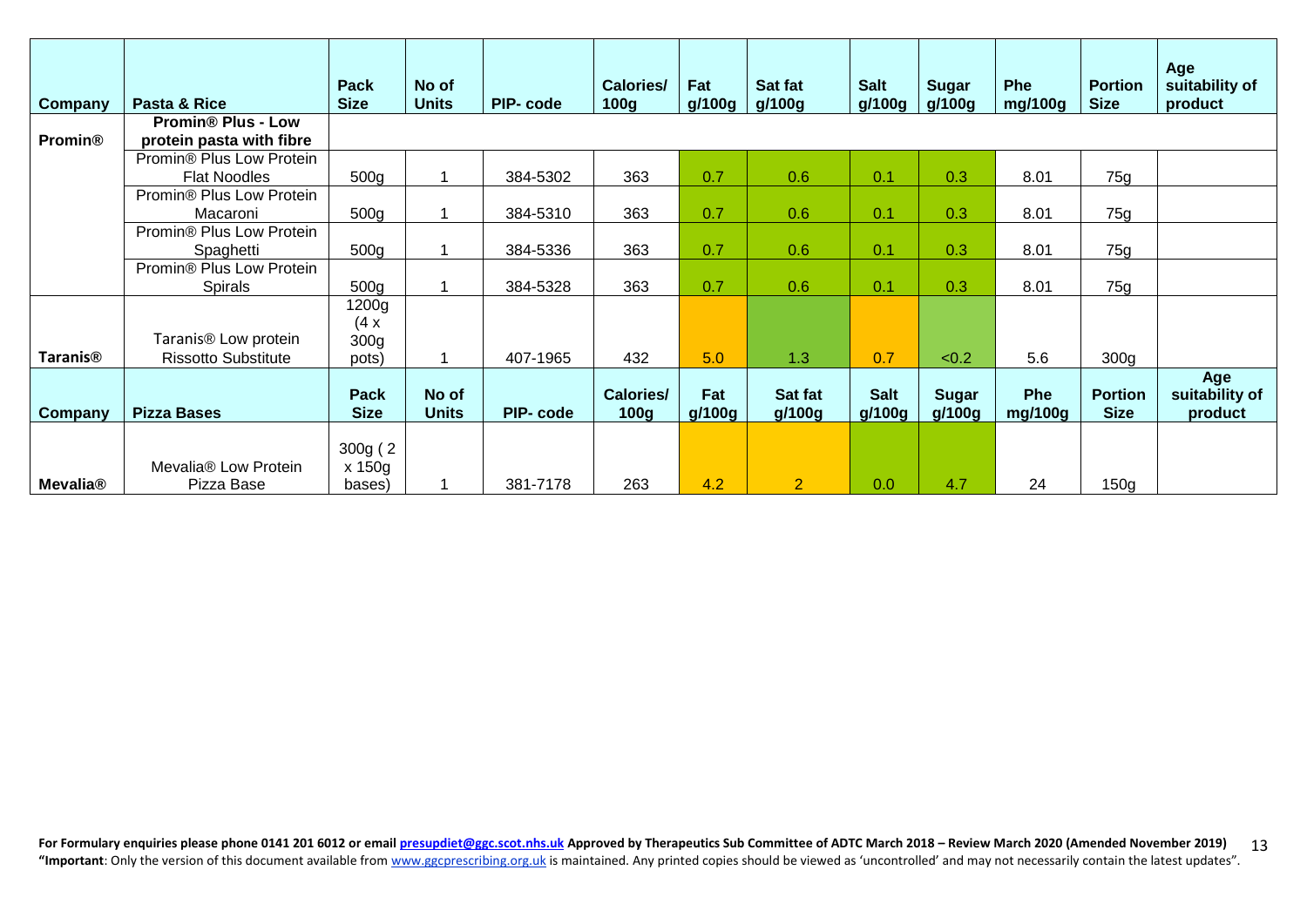| <b>Company</b>  | <b>Savoury Meals &amp; Mixes</b>                                 | <b>Pack</b><br><b>Size</b> | No of<br><b>Units</b> | PIP-code | <b>Calories</b><br>/100g | Fat g<br>/100g | Sat fat g<br>/100g | Salt g<br>/100g | Sugar g<br>/100 <sub>q</sub> | Phe<br>mg/100g | <b>Portion</b><br><b>Size</b> | Age<br>suitability of<br>product                     |
|-----------------|------------------------------------------------------------------|----------------------------|-----------------------|----------|--------------------------|----------------|--------------------|-----------------|------------------------------|----------------|-------------------------------|------------------------------------------------------|
|                 |                                                                  |                            |                       |          |                          |                |                    |                 |                              |                |                               |                                                      |
|                 |                                                                  |                            |                       |          |                          |                |                    |                 |                              |                |                               |                                                      |
| <b>Mevalia®</b> | Low Protein Burger Mix                                           | 350g                       | 3                     | 399-1098 | 358                      | 6.1            | 3.5                | 1.2             | 6.2                          | 37             |                               |                                                      |
| <b>Promin®</b>  | Burger Mix (1 sachet = 1<br>Phe exchange)                        |                            |                       |          |                          |                |                    |                 |                              |                |                               |                                                      |
|                 | Promin <sup>®</sup> Low Protein<br><b>Burger Mix (Original)</b>  | $2 \times 62g$             | $\mathbf 1$           | 322-4862 | 404                      | 12.7           | 8.44               | 2.0             | 5.1                          | 80             | 62g                           |                                                      |
|                 | Promin <sup>®</sup> Low Protein<br>Burger Mix (Lamb & Mint)      | $2 \times 62g$             | $\overline{1}$        | 341-4927 | 405                      | 12.7           | 8.44               | 2.0             | 5.1                          | 75             | 62g                           |                                                      |
|                 | Sausage Mix (1 sachet =<br>1/2 Phe exchange)                     |                            |                       |          |                          |                |                    |                 |                              |                |                               |                                                      |
|                 | Promin® Low Protein<br>Sausage Mix (Original)                    | $4 \times 30g$             | $\overline{1}$        | 341-4984 | 394                      | 11.5           | 6.6                | 2.1             | 5.1                          | 100            | 30 <sub>g</sub>               |                                                      |
|                 | Promin <sup>®</sup> Low Protein<br>Sausage Mix (Apple &<br>Sage) | $4 \times 30g$             | $\overline{1}$        | 341-4968 | 394                      | 11.1           | 7.4                | 2.4             | 16.9                         | 70             | 30 <sub>g</sub>               |                                                      |
|                 | Promin® Low Protein<br>Sausage Mix (Tomato &<br>Basil)           | $4 \times 30g$             | $\overline{1}$        | 341-4950 | 374                      | 8.2            | 5.5 <sub>1</sub>   | 2.4             | 16.9                         | 82             | 30 <sub>g</sub>               |                                                      |
|                 | Promin® Low Protein<br>Cheese Sauce Mix                          | 225g                       | $\mathbf{1}$          | 383-7457 | 372                      | 4.2            | $\overline{3}$     | 4.0             | $\overline{4}$               | 56             | 30 <sub>q</sub>               | Not suitable<br>for under 3<br>years old             |
|                 | <b>Mac Pots</b>                                                  |                            |                       |          |                          |                |                    |                 |                              |                |                               |                                                      |
|                 | Promin® Low Protein Mac<br>Pots (Macaroni Cheese)                | $4 \times 61g$             | $\mathbf{1}$          | 377-9865 | 444                      | 14.7           | 3.4                | 1.8             | 5.2                          | 23             | 61g                           | Not suitable<br>for children<br>under 4 years<br>old |
|                 | Promin® Low Protein Mac<br>Pots (Tomato macaroni)                | $4 \times 61g$             |                       | 377-9873 | 444                      | 14.1           | 3.2                | 1.8             | 5.2                          | 17.7           | 61 <sub>g</sub>               | Not suitable<br>for children<br>under 4 years<br>old |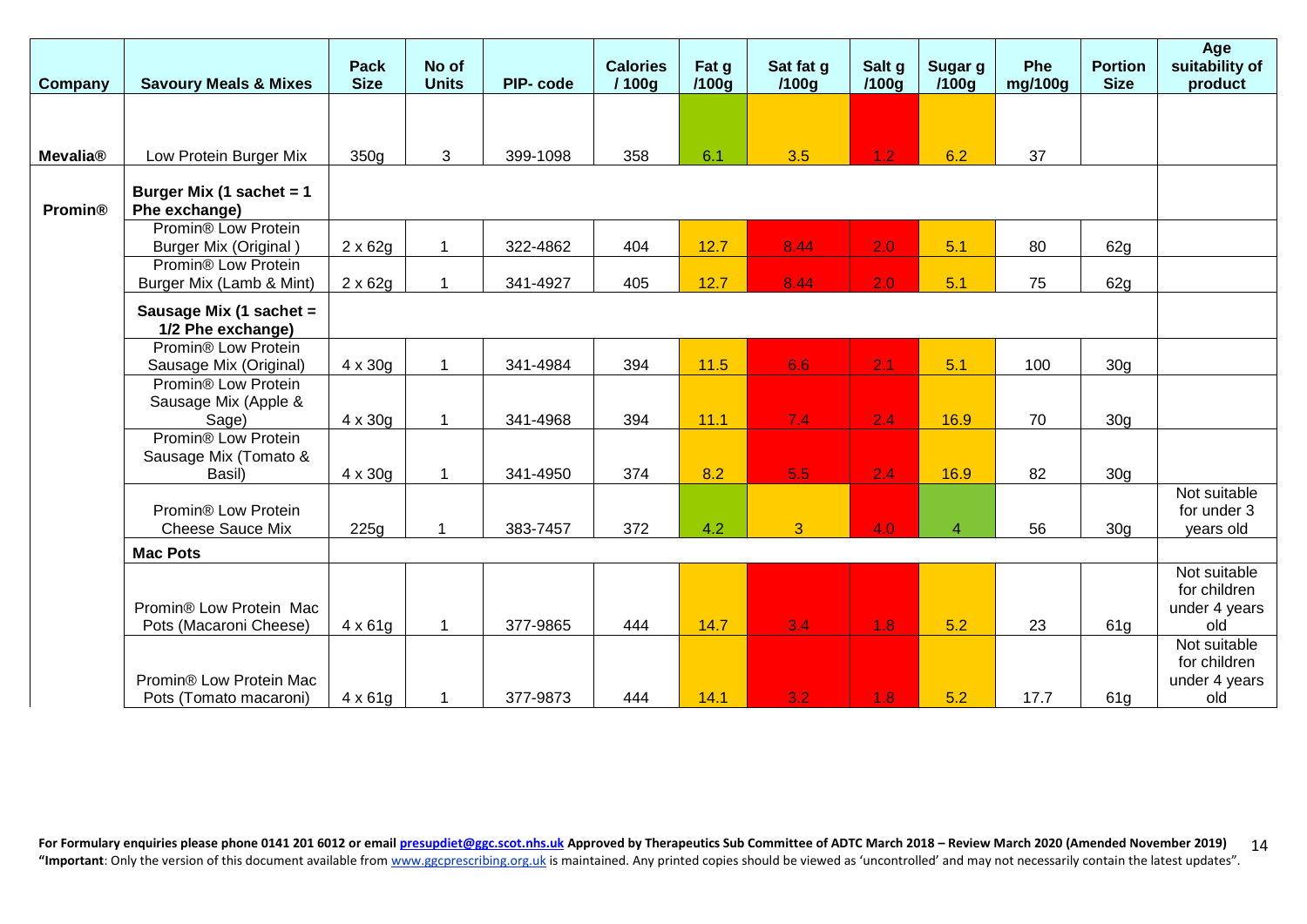| Company        | <b>Savoury Meals &amp; Mixes</b>                                                              | <b>Pack</b><br><b>Size</b> | No of<br><b>Units</b> | PIP-code | <b>Calories/</b><br><b>100g</b> | Fat<br>g/100g | Sat fat<br>g/100g | <b>Salt</b><br>q/100q | <b>Sugar</b><br>g/100g | Phe<br>mg/100g | <b>Portion</b><br><b>Size</b> | Age<br>suitability of<br>product                  |
|----------------|-----------------------------------------------------------------------------------------------|----------------------------|-----------------------|----------|---------------------------------|---------------|-------------------|-----------------------|------------------------|----------------|-------------------------------|---------------------------------------------------|
| <b>Promin®</b> | <b>Pasta in Sauce</b>                                                                         |                            |                       |          |                                 |               |                   |                       |                        |                |                               |                                                   |
|                | Promin® Low Protein Pasta in<br>sauce (Cheese & Broccoli) (1<br>sachet = $1$ Phe exchange)    | 4 X 66g                    |                       | 290-7657 | 373                             | 2.2           | 0.7               | 6.0                   | 0.4                    | 91             | 66g                           |                                                   |
|                | Promin® Low Protein Pasta in<br>sauce (Moroccan) (1 sachet =<br>1/2 Phe exchange)             | 4 X 72g                    | $\overline{1}$        | 327-9734 | 448                             | 3.1           | 0.5               | 3.4                   | 4.9                    | 50             | 72g                           |                                                   |
|                | Promin® Low Protein Pasta in<br>sauce (Tomato, Pepper &<br>Herb) (1 sachet = $1/2$ Phe        |                            |                       |          |                                 |               |                   |                       |                        |                |                               |                                                   |
|                | exchange)                                                                                     | 4 X 72g                    | 1                     | 290-7665 | 453                             | 0.5           | 0.1               | 4.0                   | 3.7                    | 40.5           | 72g                           |                                                   |
|                | <b>Potato Cake Mix</b>                                                                        | 300 <sub>g</sub>           |                       |          |                                 |               |                   |                       |                        |                |                               |                                                   |
|                | Promin® Low Protein Potato<br>Cake Mix                                                        |                            | 3                     | 395-0292 | 697                             | 3.7           | 0.48              | 0.6                   | 0.6                    | 46.3           | 50 <sub>g</sub>               |                                                   |
|                | <b>Potato Pots</b>                                                                            |                            |                       |          |                                 |               |                   |                       |                        |                |                               |                                                   |
|                | Promin® Low Protein Potato<br>Pot (Cabbage, Bacon &<br>Croutons) (1 sachet = $1$<br>exchange) | 4 X 50g                    | 1                     | 378-2026 | 377                             | 5.5           | 2.9               | 3.2                   | 2.7                    | 89.3           | 50 <sub>q</sub>               | Not suitable for<br>children under 4<br>years old |
|                | Promin® Low Protein Potato<br>Pot (Onion & Croutons) (1<br>sachet = $1$ Phe exchange)         | $4 \times 50g$             | 1                     | 378-2000 | 390                             | 7.2           | 3.7               | 3.2                   | 1.5                    | 90.9           | 50 <sub>q</sub>               | Not suitable for<br>children under 4<br>years old |
|                | Promin® Low Protein Potato<br>Pot (Sausage & Croutons) (1<br>sachet = $1$ Phe exchange)       | 4 X 50g                    |                       | 378-2018 | 378                             | 5.7           | 3.1               | 3.0 <sub>1</sub>      | 1.9                    | 78.4           | 50 <sub>g</sub>               | Not suitable for<br>children under 4<br>years old |
|                | <b>Soups</b>                                                                                  |                            |                       |          |                                 |               |                   |                       |                        |                |                               |                                                   |
|                | Promin® Low Protein Soup<br>(Creamy chicken flavour with<br>croutons)                         | 4 X 28g                    | -1                    | 383-7465 | 372                             | 5.1           | 2.7               | 5.6                   | 13.5                   | 16             | 28g                           | Not suitable for<br>under 3 years<br>old          |
|                | Promin® Low Protein Soup<br>(Creamy tomato flavour with<br>croutons)                          | 4 X 23g                    | 1                     | 384-5294 | 384                             | 7.8           | 3.9               | 4.8                   | 15.1                   | 16             | 23g                           | Not suitable for<br>under 3 years<br>old          |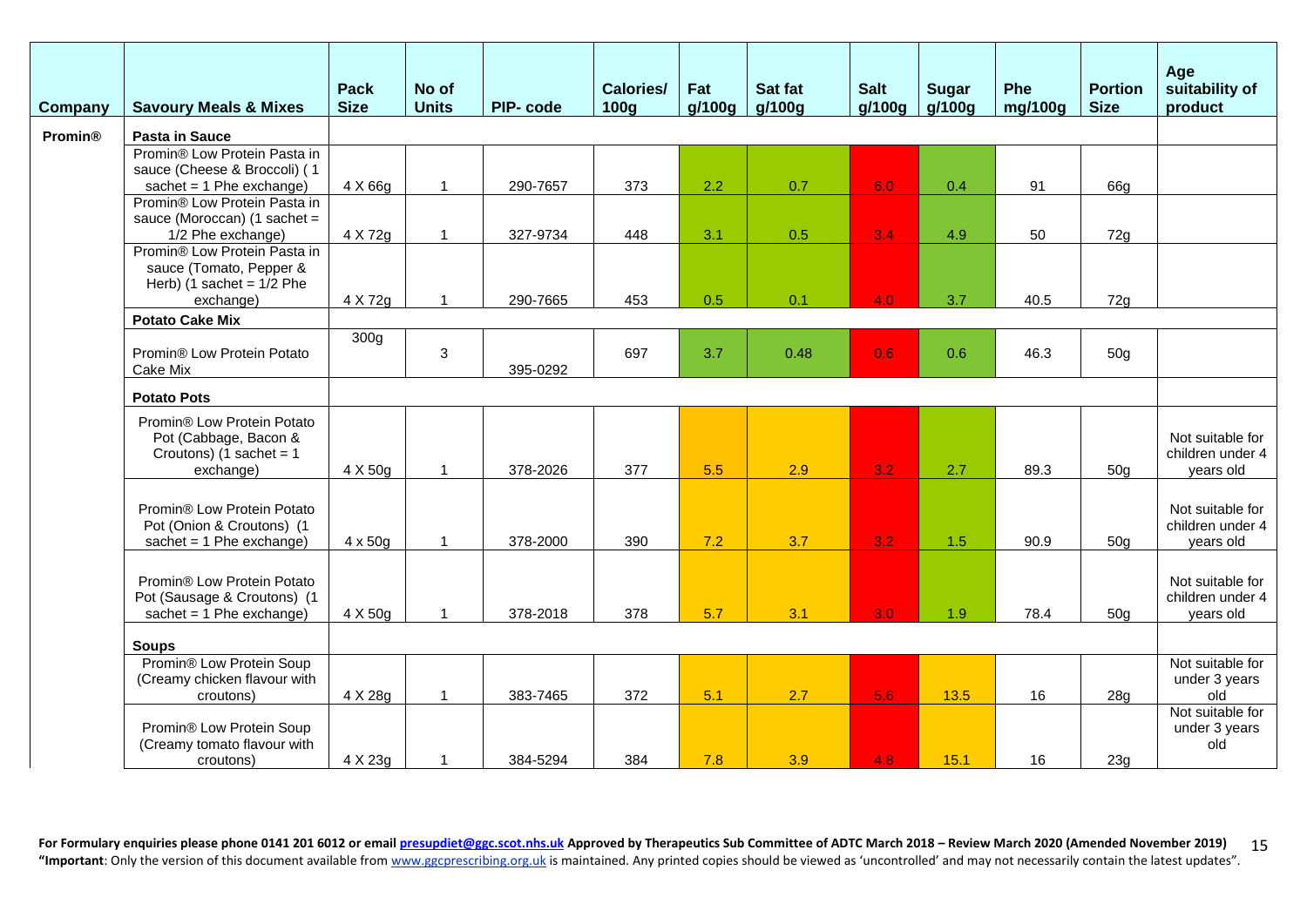| Company         | <b>Savoury Meals &amp; Mixes</b>                                                         | Pack<br><b>Size</b>        | No of<br><b>Units</b> | PIP-code | <b>Calories/</b><br>100g | Fat<br>g/100g | Sat fat<br>g/100g | <b>Salt</b><br>g/100g | <b>Sugar</b><br>g/100g | Phe<br>mg/100g | <b>Portion</b><br><b>Size</b> | Age<br>suitability of<br>product                     |
|-----------------|------------------------------------------------------------------------------------------|----------------------------|-----------------------|----------|--------------------------|---------------|-------------------|-----------------------|------------------------|----------------|-------------------------------|------------------------------------------------------|
|                 | Promin® Low Protein Soup<br>(Minestrone flavour with                                     |                            |                       |          |                          |               |                   |                       |                        |                |                               | Not suitable for<br>under 3 years                    |
|                 | croutons)                                                                                | 4 x 28g                    |                       | 383-7481 | 346                      | 2.8           | 0.7               | 5.9                   | 16.3                   | 16             | 28g                           | old                                                  |
|                 | Promin® Low Protein Soup                                                                 |                            |                       |          |                          |               |                   |                       |                        |                |                               | Not suitable for                                     |
|                 | (Pea and mint flavour with                                                               |                            |                       |          |                          |               |                   |                       |                        |                |                               | under 3 years                                        |
|                 | croutons)                                                                                | 4 x 23g                    |                       | 383-7473 | 384                      | 8.6           | 4.4               | 8.3                   | 16.3                   | 16             | 23g                           | old                                                  |
| <b>Promin®</b>  | X Pots                                                                                   |                            |                       |          |                          |               |                   |                       |                        |                |                               |                                                      |
|                 | Promin <sup>®</sup> Low Protein<br>XPots (All day scramble)                              | $4 \times 60g$             |                       | 369-3116 | 443                      | 16.1          | 3.5               | 3.6                   | 5                      | 17.8           | 60g                           | Not suitable<br>for children<br>under 3 years<br>old |
|                 | Promin <sup>®</sup> Low Protein<br>XPots (Beef & tomato) (1<br>$pot = 1/2$ Phe exchange) | $4 \times 60g$             |                       | 369-3108 | 433                      | 14.8          | 2.3               | 4.3                   | 6.1                    | 31             | 60 <sub>q</sub>               | Not suitable<br>for children<br>under 3 years<br>old |
|                 | Promin <sup>®</sup> Low Protein<br>XPots (Chipshop curry)                                | $4 \times 60g$             |                       | 369-3082 | 441                      | 15.3          | 3.3               | 2.9                   | 6.5                    | 18             | 60 <sub>q</sub>               | Not suitable<br>for children<br>under 3 years<br>old |
|                 | Promin® Low Protein<br>XPots (Rogan style curry)<br>$(1$ pot = $1/2$ Phe exchange)       | $4 \times 60g$             |                       | 369-3074 | 430                      | 14.3          | 2.2               | 3.4                   | 5.4                    | 32             | 60g                           | Not suitable<br>for children<br>under 3 years<br>old |
| <b>Taranis®</b> | Taranis <sup>®</sup> Low Protein Fish<br>Substitute                                      | $4 \times 62g$<br>$= 248g$ |                       | 401-7695 | 360                      | 0.4           | 0.1               | 5.9                   | 2.9                    | 100            | 30 <sub>g</sub>               |                                                      |

 $n/a = not available$